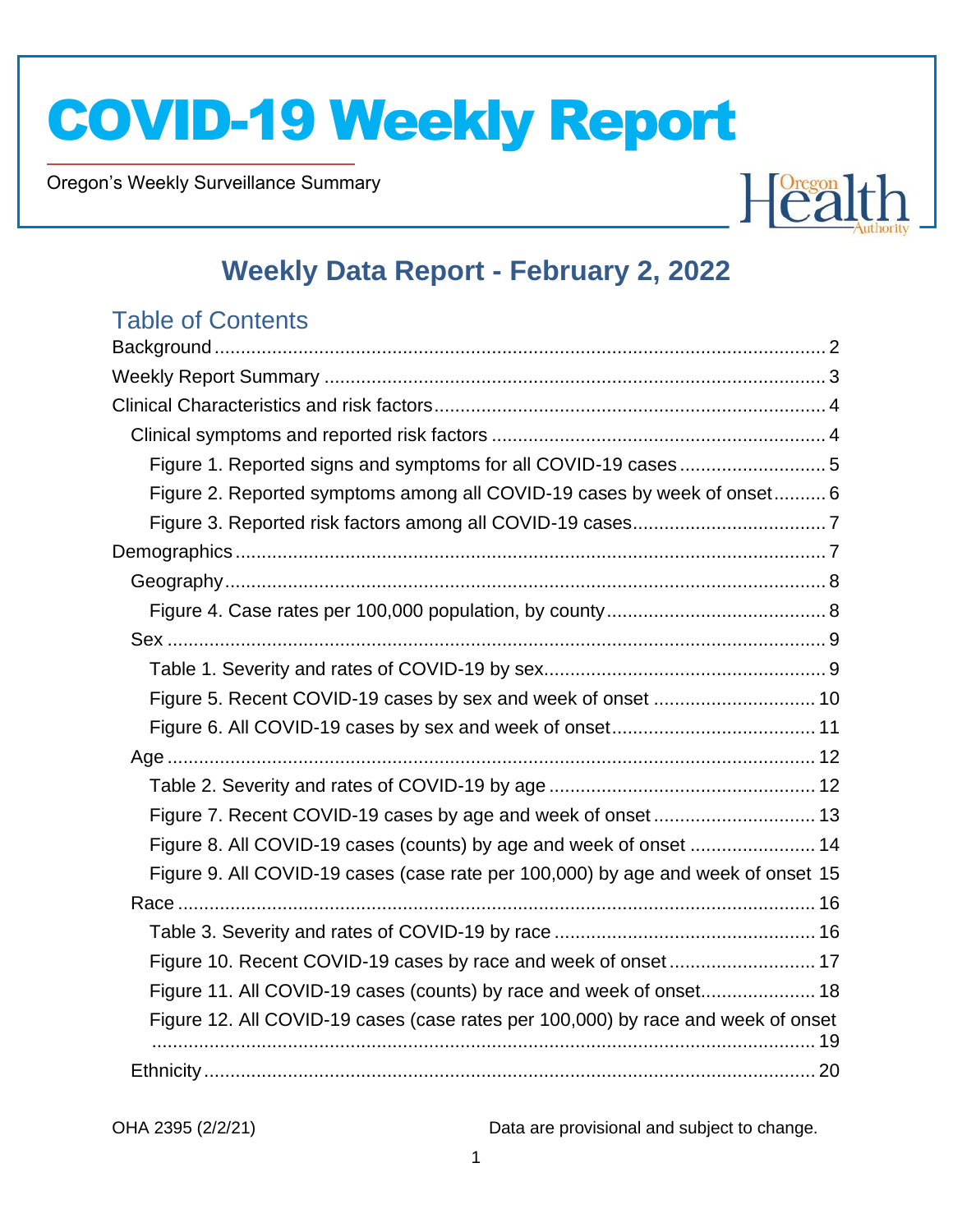Oregon's Weekly Surveillance Summary

Novel Coronavirus (COVID-19)



| Figure 14. All COVID-19 cases (counts) by ethnicity and week of onset  22            |  |
|--------------------------------------------------------------------------------------|--|
| Figure 15. All COVID-19 cases (case rates per 100,000) by ethnicity and week of      |  |
|                                                                                      |  |
| Table 5. Ratio of age-adjusted rates for cases, hospitalizations, and deaths by race |  |
| Table 6. Ratio of age-adjusted rates for cases, hospitalizations, and deaths by      |  |
|                                                                                      |  |
|                                                                                      |  |
|                                                                                      |  |
|                                                                                      |  |

## <span id="page-1-0"></span>**Background**

COVID-19 Weekly Report data will be finalized every Sunday at 11 p.m. PST, and the report will be published on Wednesday. Please note that the data reported here are continually being updated. For daily up-to-date information, visit the OHA COVID-19 web page: [https://govstatus.egov.com/OR-OHA-COVID-19.](https://govstatus.egov.com/OR-OHA-COVID-19)

As of 11 p.m. Sunday, January 30, there have been 633,876 cases of COVID-19 reported to the Oregon Health Authority. Of these, 19,302 (3%) are "presumptive" cases. This includes people with COVID-19-like symptoms and close contact with a confirmed case, but who did not have a confirmatory laboratory test, and people that self-report at-home tests to public health. Though not confirmed, presumptive cases are highly likely to have COVID-19, given their specific symptoms and known exposure or at-home positive test. If a case later tests positive at a lab, that case will be recategorized as confirmed. If a case tests positive at home, the case will remain presumptive.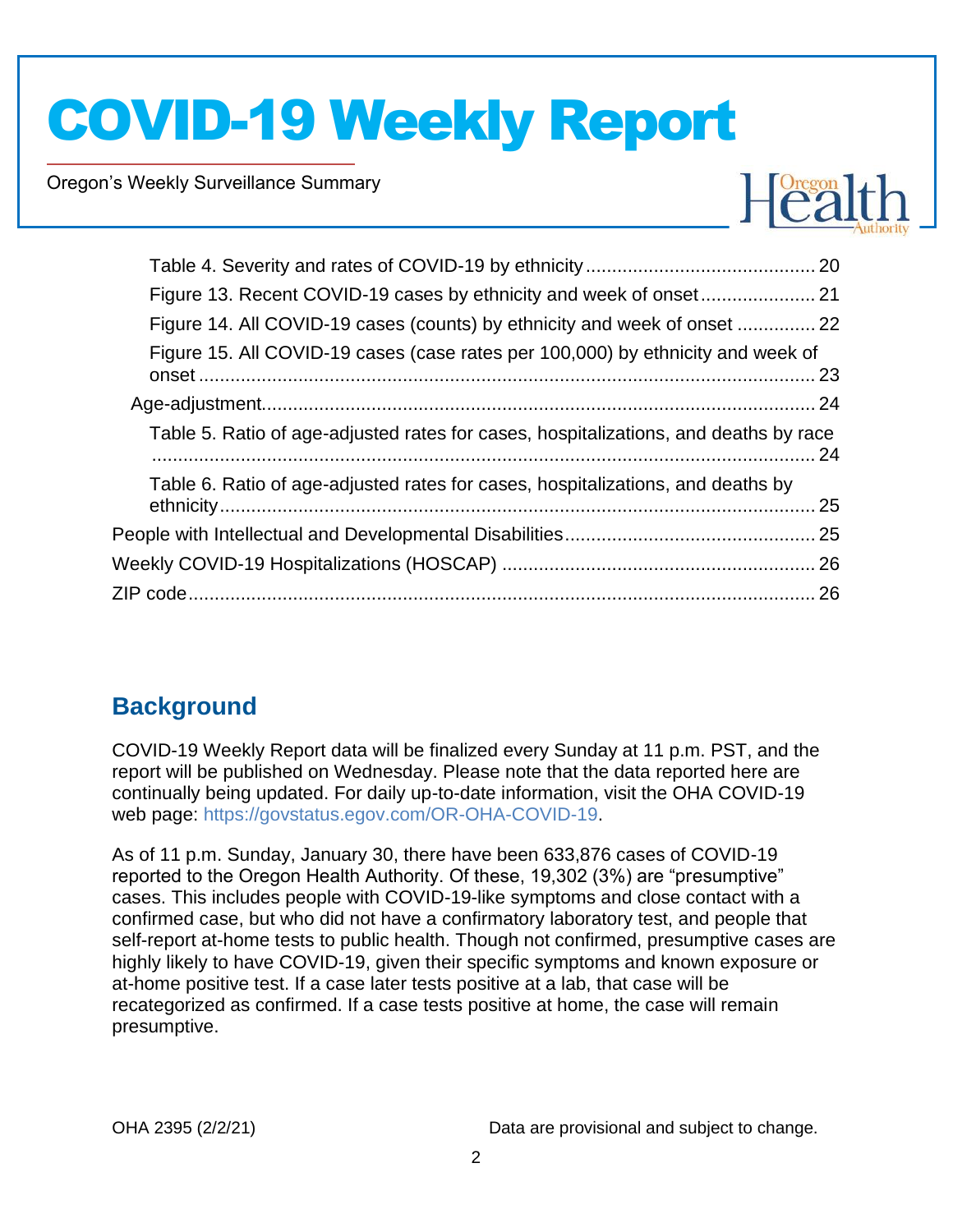Oregon's Weekly Surveillance Summary

Novel Coronavirus (COVID-19)



These data represent a snapshot of COVID-19 risk factors and clinical and demographic characteristics of cases, and they include data on cases with pending investigations. Not all cases have been interviewed at the time of this report. It is important to note that as of 1/11/2022, case investigation and contact tracing operations have been modified to prioritize outbreaks in high-consequence settings, such as healthcare, congregate care (e.g., nursing homes), corrections and settings related to our food chain. Public health is no longer calling all cases to attempt interview to assess symptoms and risks. The data shown in this report come from Oregon's electronic disease surveillance system for reportable diseases.

During the week of January 23–January 29<sup>1</sup> 249,556 tests for COVID-19 were performed on Oregonians; of these, 22.6% had a positive result.<sup>2</sup> This figure represents a "test-based" method, whereby all electronic lab reports received by OHA are used to calculate percent positivity.<sup>3</sup> Detailed tables of the number of tests and percent positivity can be found online at

[https://public.tableau.com/profile/oregon.health.authority.covid.19#!/vizhome/OregonHe](https://public.tableau.com/profile/oregon.health.authority.covid.19#!/vizhome/OregonHealthAuthorityCOVID-19DataDashboard/OregonsCOVID-19ELRsbyCounty) [althAuthorityCOVID-19DataDashboard/OregonsCOVID-19ELRsbyCounty.](https://public.tableau.com/profile/oregon.health.authority.covid.19#!/vizhome/OregonHealthAuthorityCOVID-19DataDashboard/OregonsCOVID-19ELRsbyCounty)

### <span id="page-2-0"></span>**Weekly Report Summary**

During Monday, January 24, through Sunday, January 30, 2022, OHA logged 43,606 new cases of COVID-19 infection—down 22% from last week's total and the lowest in 4 weeks. Reported tests dropped 14%, with test positivity declining from 24.5% to 22.6%. Since December 19—when Omicron has dominated—somewhat higher percentages of cases have been reported among persons <40 years of age than were reported up to that date (63% and 56%, respectively), while the proportion among older age groups has declined. About 13% of Oregonians are Hispanic. Among reported cases with known ethnicity during July 5–December 19 (when Delta was preponderant), Hispanic

 $<sup>1</sup>$  This date range aligns with CDC's "MMWR week."</sup>

<sup>2</sup> Does not include antibody (serology) tests.

<sup>3</sup> www.cdc.gov/coronavirus/2019-ncov/lab/resources/calculating-percent-positivity.html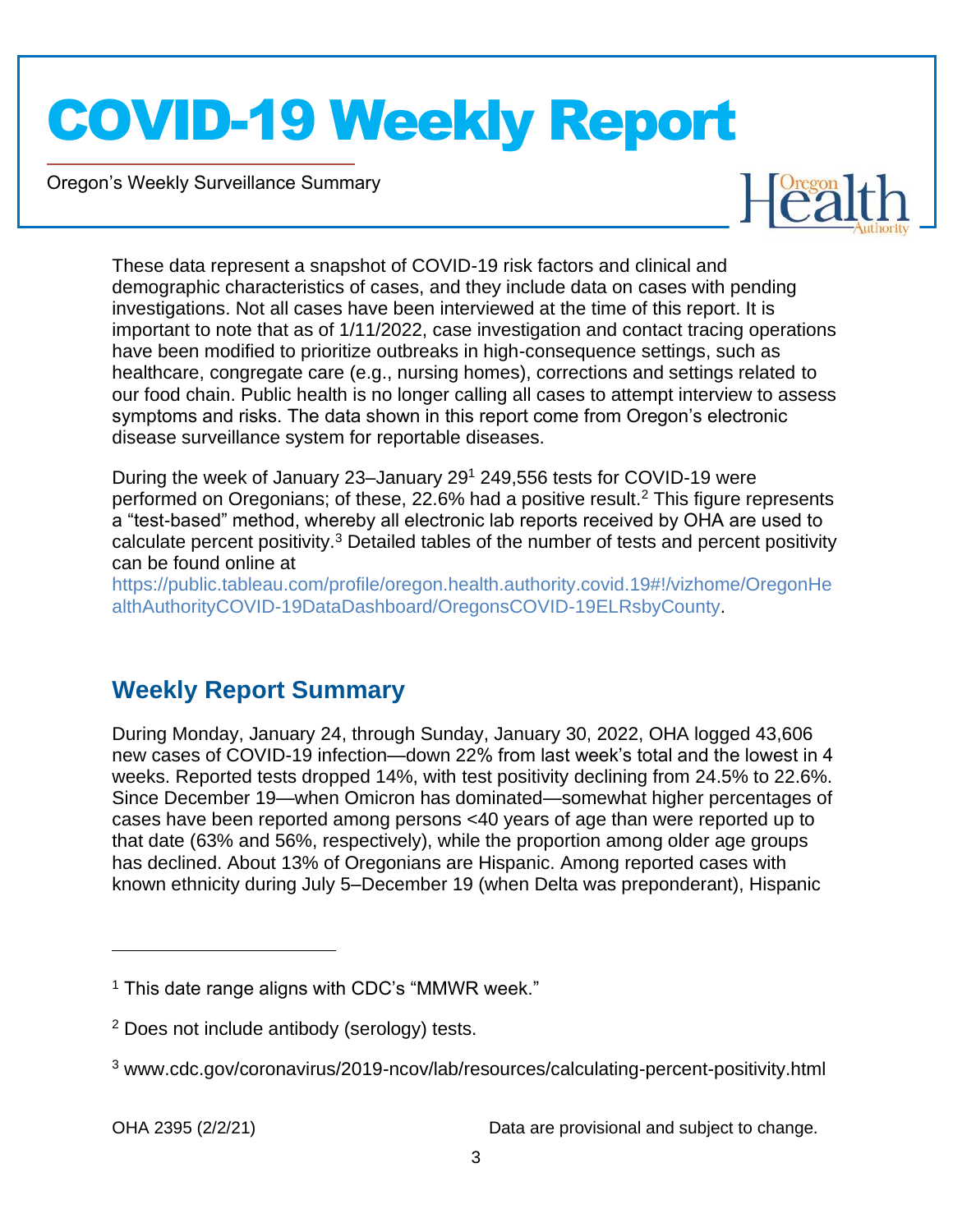Oregon's Weekly Surveillance Summary

Novel Coronavirus (COVID-19)



persons accounted for 15% of reported cases. Since that date, 19% of cases with known ethnicity were reported in Hispanic persons.

Seven hundred thirty-nine Oregonians were hospitalized in association with COVID-19 this week—13.9% more than during the previous week. COVID-19-associated deaths rose from 60 last week to 147 this week. Of the 633,876 cases reported in Oregon to date, 24,727 (3.9%) have been hospitalized, and 6,100 (1.0%) have died. COVID-19 associated deaths remain rare among the young: 5 (0.08%) of the COVID-19 associated deaths have been in Oregonians <20 years old. Data on mortality in Oregon, including deaths associated with COVID-19, are available at [https://public.tableau.com/profile/oha.center.for.health.statistics.](https://public.tableau.com/profile/oha.center.for.health.statistics)

#### Additional data are available at

[https://public.tableau.com/profile/oregon.health.authority.covid.19#!/vizhome/OregonCO](https://public.tableau.com/profile/oregon.health.authority.covid.19#!/vizhome/OregonCOVID-19CaseDemographicsandDiseaseSeverityStatewide/DemographicData) [VID-19CaseDemographicsandDiseaseSeverityStatewide/DemographicData.](https://public.tableau.com/profile/oregon.health.authority.covid.19#!/vizhome/OregonCOVID-19CaseDemographicsandDiseaseSeverityStatewide/DemographicData)

### <span id="page-3-0"></span>**Clinical Characteristics and risk factors**

This section of the report describes the epidemiology of Oregon's COVID-19 cases, including common symptoms experienced by COVID-19 cases, and demographic breakdowns for sex, age, race, and ethnicity. Indicators of disease severity, specifically hospitalizations and deaths, are included in the tables.

#### <span id="page-3-1"></span>**Clinical symptoms and reported risk factors**

Figure 1 provides information on signs and symptoms from all COVID-19 cases. Of 633,876 cases, 229,604 (36.2%) reported having signs and symptoms of COVID-19. The most commonly reported symptoms are cough (n=123,998, 19.6%) and headache (n=97,778, 15.4%). Figure 2 provides information on the percentage of COVID-19 cases that report symptoms over time. Figure 3 provides information on risk factors from all COVID-19 cases. The most common risk factors are having contact with a known COVID-19 case prior to symptom onset (n=173,413, 27.4%) and having underlying medical conditions (n=469,107, 74%). Note that a person may report more than one sign/symptom or risk factor. Where displayed by week in this report, case data are categorized by week of reported symptom onset, not by date of case report. This results in reduced numbers in the most recent week or more due to reporting lags.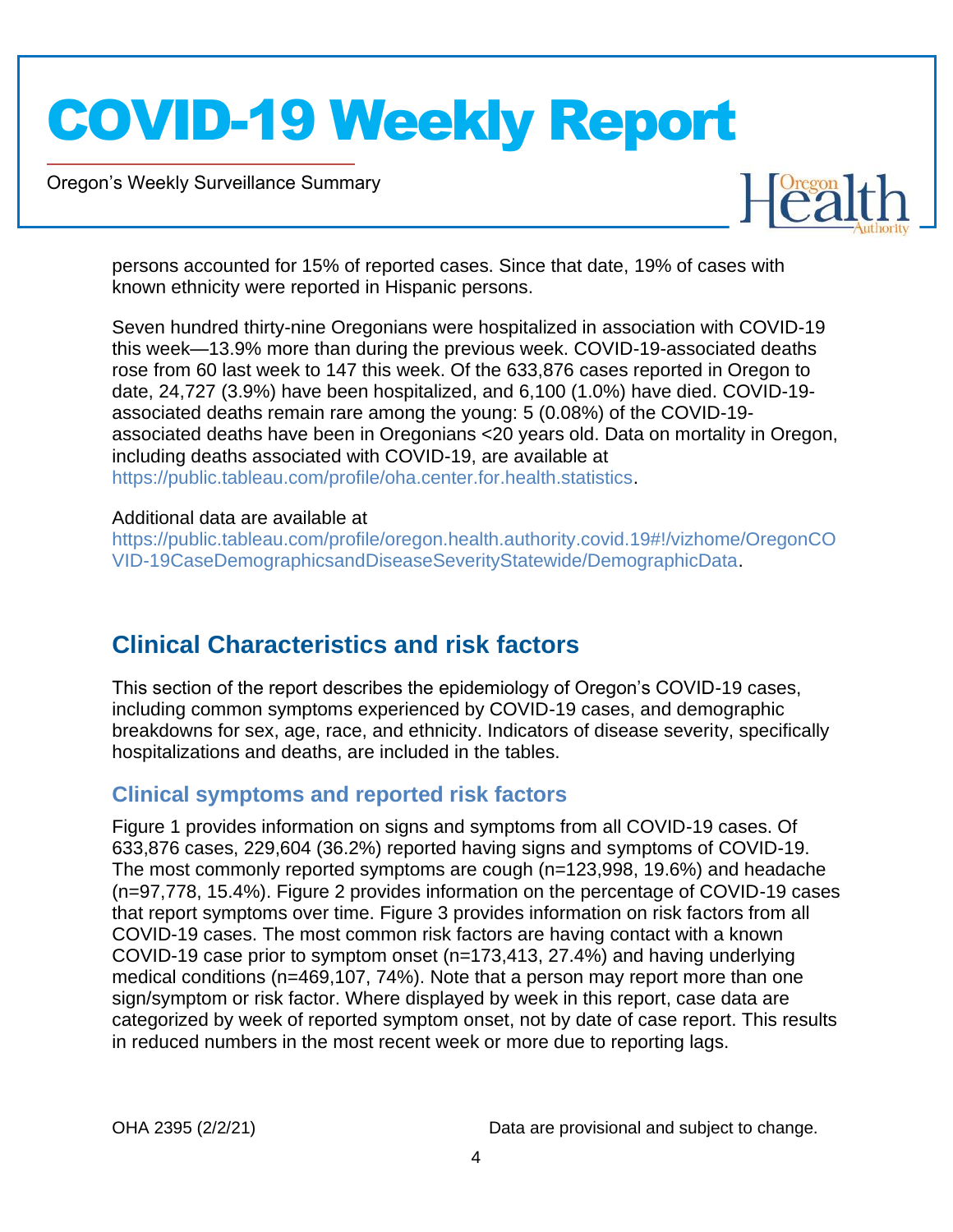Oregon's Weekly Surveillance Summary

Novel Coronavirus (COVID-19)



#### <span id="page-4-0"></span>**Figure 1. Reported signs and symptoms for all COVID-19 cases**

| Any symptoms-             |      | 36.2    |      | 59.1           |    | 4.7     |  |  |
|---------------------------|------|---------|------|----------------|----|---------|--|--|
| Cough-                    | 19.6 | 72      |      |                |    | 8.5     |  |  |
| Headache-                 | 15.4 | 76.4    |      |                |    |         |  |  |
| Aches-                    | 14.4 |         | 9.3  |                |    |         |  |  |
| Runny nose-               | 12.1 |         | 76.8 |                |    | 11.1    |  |  |
| Loss of smell-            | 12   |         | 74.6 |                |    | 13.4    |  |  |
| Fever-                    | 10.9 |         | 74.1 |                |    | 15      |  |  |
| Sore throat-              | 10.4 |         | 77   |                |    | 12.6    |  |  |
| Chills-                   | 10   |         | 78.2 |                |    | 11.8    |  |  |
| Shortness of Breath - 7.4 |      |         | 74.6 |                |    | 18      |  |  |
| Nausea - 5.6              |      |         | 78.5 |                |    | 15.9    |  |  |
| Diarrhea - 5.4            |      |         | 78.4 |                |    |         |  |  |
| Abdominal Pain -2.8       |      |         |      | 17.9           |    |         |  |  |
| Vomiting $\frac{1}{2}$ 1  |      |         | 78.9 |                |    | 19      |  |  |
| Pneumonia - 2             |      |         | 77.8 |                |    | 21.1    |  |  |
| Abnormal X-Ray -. 9       |      |         | 82.6 |                |    | 16.5    |  |  |
| ARDS-4                    |      |         | 82.5 |                |    |         |  |  |
| Ventilator - 3            |      |         | 82.5 |                |    | 17.3    |  |  |
| 0                         |      | 200,000 |      | 400,000        |    | 600,000 |  |  |
|                           |      |         | Yes  | <b>Unknown</b> | No |         |  |  |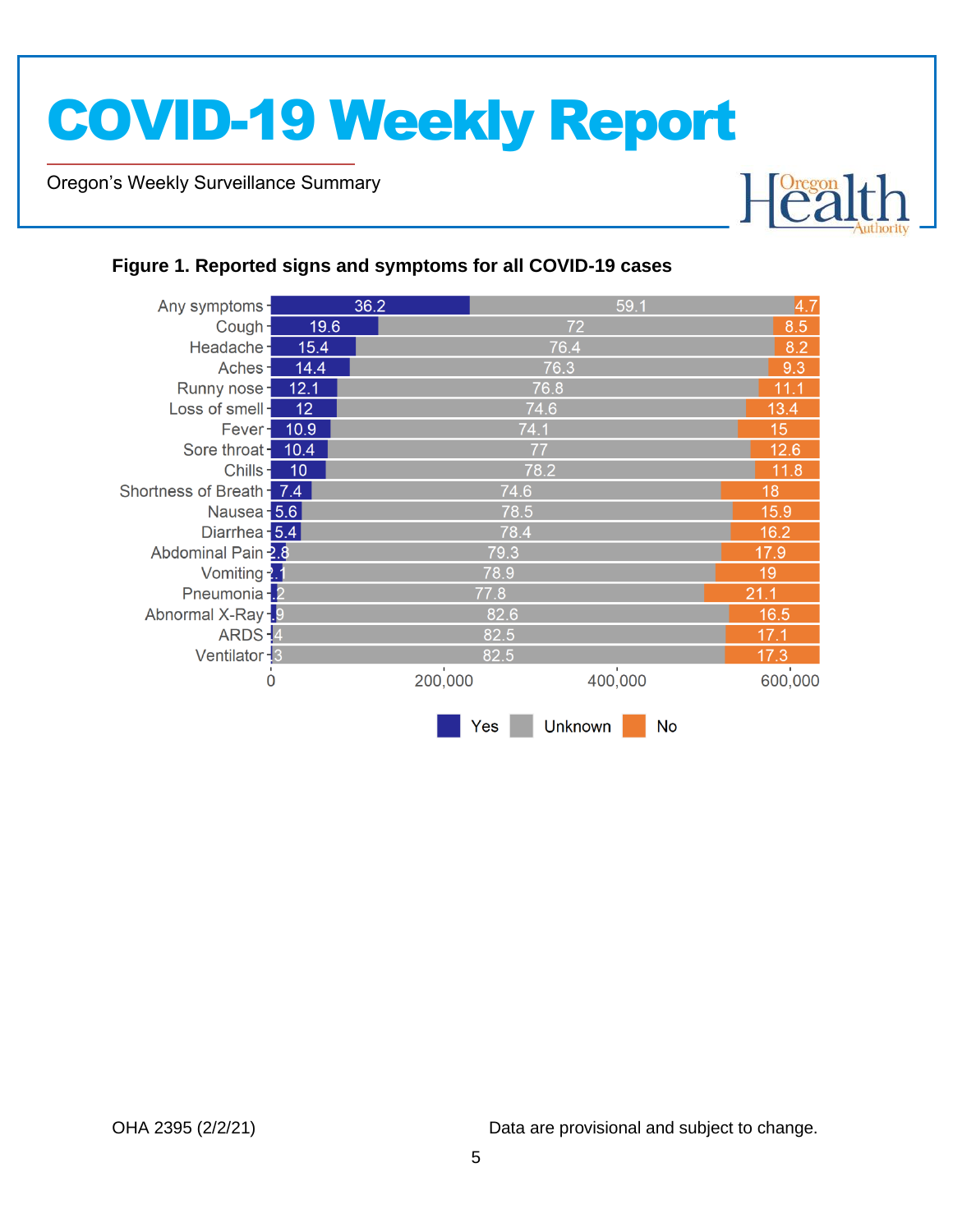

Oregon's Weekly Surveillance Summary

Novel Coronavirus (COVID-19)



#### <span id="page-5-0"></span>**Figure 2. Reported symptoms among all COVID-19 cases by week of onset**

OHA 2395 (2/2/21) Data are provisional and subject to change.

Heal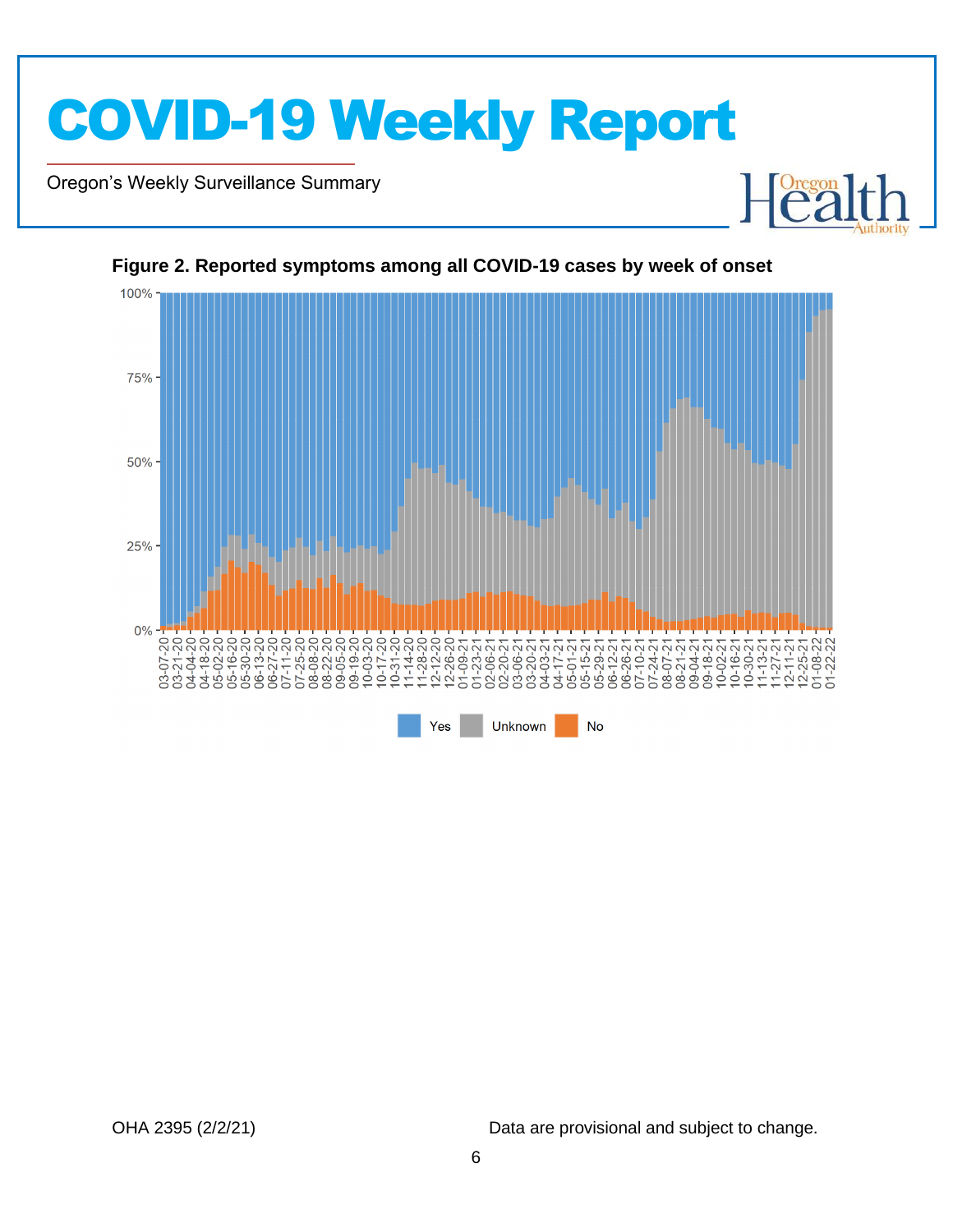Oregon's Weekly Surveillance Summary

Novel Coronavirus (COVID-19)



#### <span id="page-6-0"></span>**Figure 3. Reported risk factors among all COVID-19 cases**

#### **Risk factor definitions:**

- Congregate living situations include, but are not limited to, long-term care facilities, group homes, prisons, and shelters. Data include people with confirmed cases who live or work in congregate living situations.
- Direct patient care is only asked if a case is a healthcare worker or volunteer. The denominator is the number of healthcare workers or volunteers.
- Underlying medical conditions include cardiovascular disease, chronic liver disease, chronic lung disease, chronic renal disease, current or former smoker, diabetes mellitus, immunocompromised condition, neurologic and neurodevelopmental conditions, obesity, or other chronic diseases.

### <span id="page-6-1"></span>**Demographics**

The following tables and figures show the demographic characteristics for all COVID-19 cases. The tables show case counts, case rates, and indicators of severity by sex, age,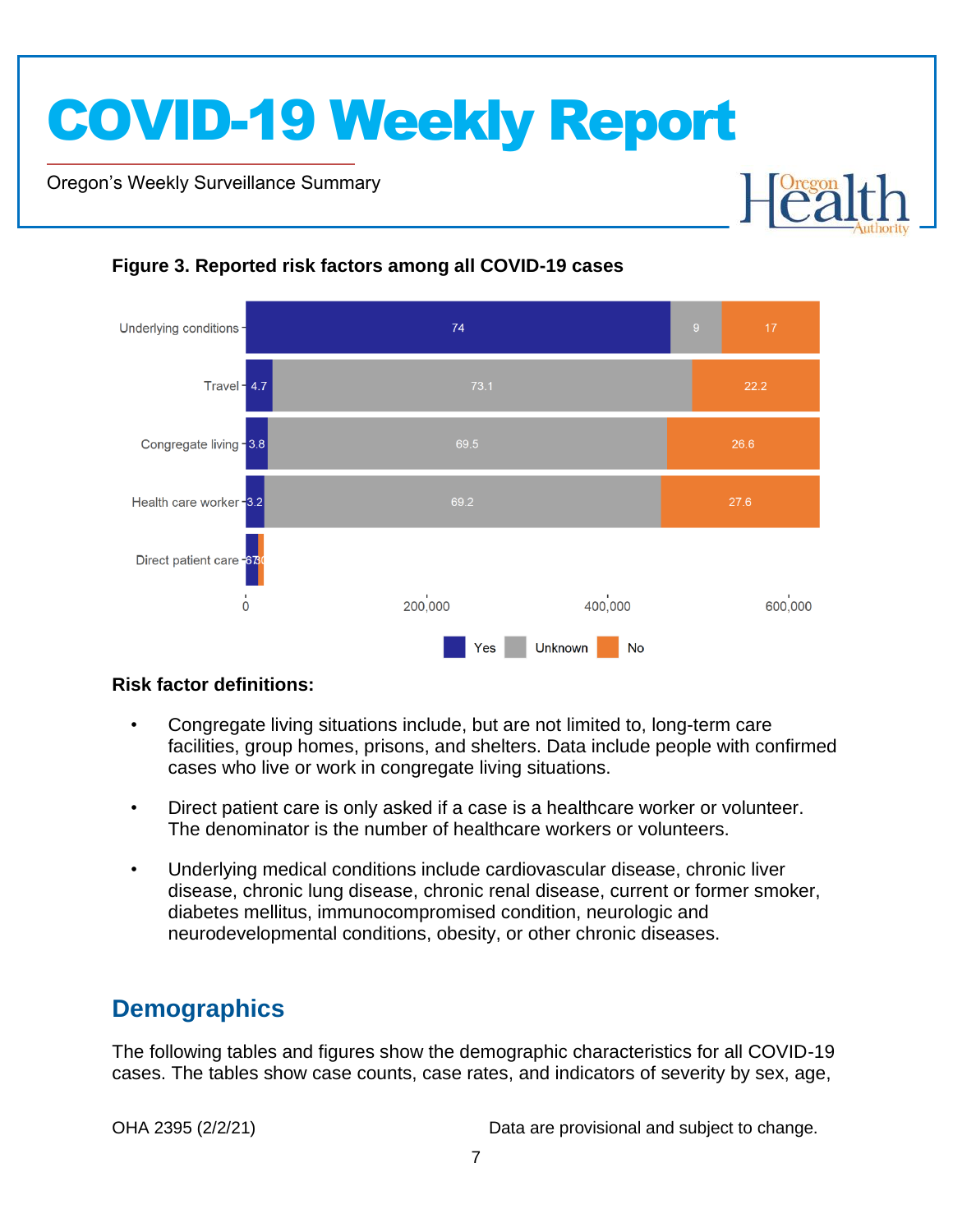Oregon's Weekly Surveillance Summary



race and ethnicity. The figures show cases over time, by week of onset, for sex, age, race, and ethnicity. Figure 4 displays case rates by county, in comparison to the case rate for all of Oregon.

#### <span id="page-7-0"></span>**Geography**

Novel Coronavirus (COVID-19)

The following figure shows case rates by county for the most recently completed MMWR week, which is currently January 23 to January 29, 2022. Cases are displayed using the date that the case became known to public health.



#### <span id="page-7-1"></span>**Figure 4. Case rates per 100,000 population, by county**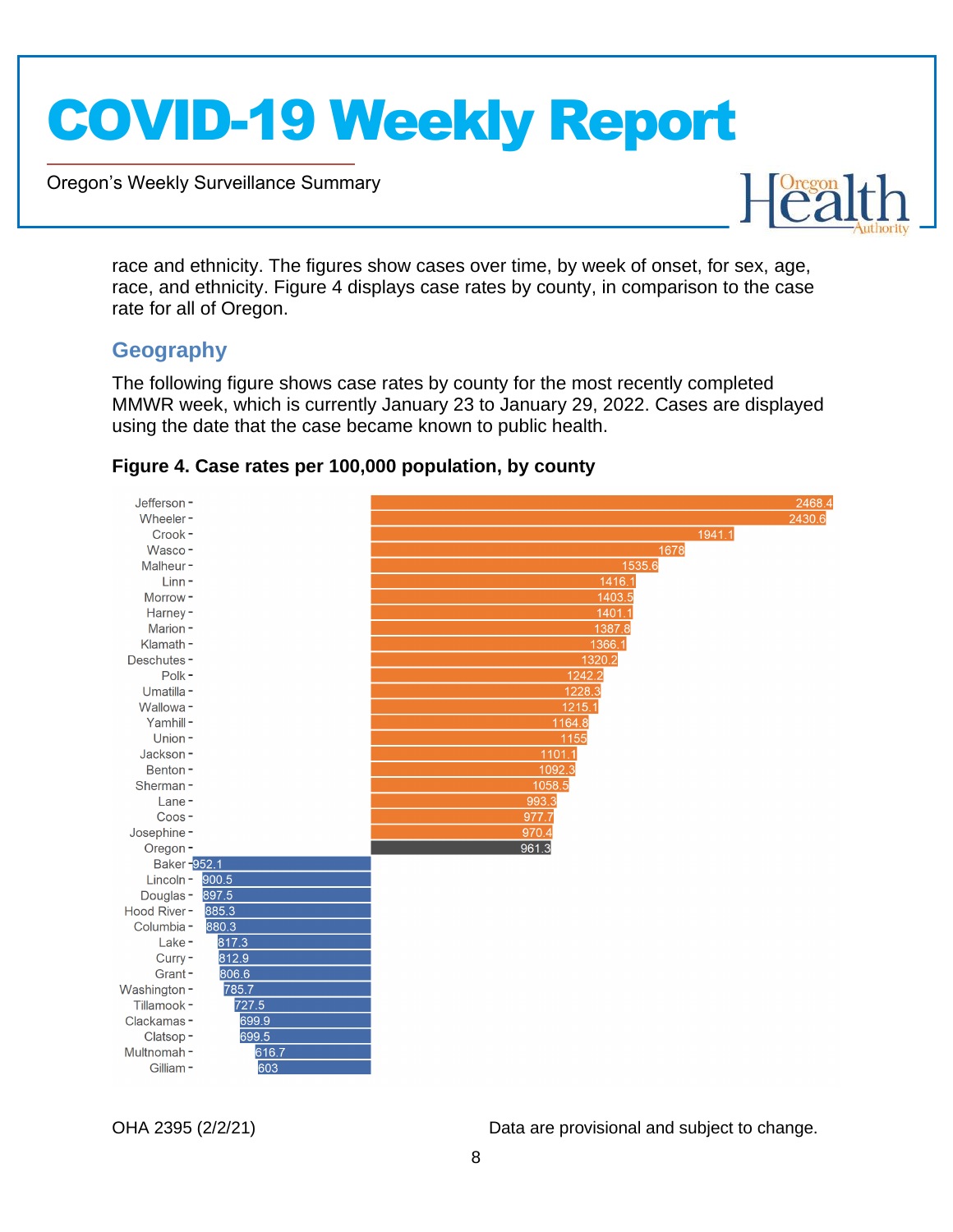Oregon's Weekly Surveillance Summary

Novel Coronavirus (COVID-19)



- 1. Counties that had case rates above the case rate for the state are displayed in orange. Counties that had case rates below the case rate for the state are displayed in blue.
- 2. Counties that had zero cases in the time period displayed appear on the list, but do not have a bar to display.

#### <span id="page-8-0"></span>**Sex**

| <b>Sex</b>              | <b>Cases</b> | % of total<br>cases | Cases per<br>100,000 | Hospitalized | % Hospitalized | <b>Deaths</b> | Case<br>fatality |
|-------------------------|--------------|---------------------|----------------------|--------------|----------------|---------------|------------------|
| Female                  | 322,997      | 51.0                | 14,933.3             | 11,621       | 3.6            | 2,728         | 0.8              |
| Male                    | 294,353      | 46.4                | 13,982.7             | 12,929       | 4.4            | 3,331         | 1.1              |
| Non-Binary              | 66           | 0.0                 |                      | $\mathbf 0$  | 0.0            | 0             | 0.0              |
| <b>Not</b><br>Available | 16,460       | 2.6                 |                      | 177          | 1.1            | 41            | 0.2              |
| Total                   | 633,876      | 100.0               | 14,851.6             | 24,727       | 3.9            | 6,100         | 1.0              |

#### <span id="page-8-1"></span>**Table 1. Severity and rates of COVID-19 by sex**

1. Rates are calculated using population estimates from the 2020 Annual Population Report from Portland State University's College of Urban & Public Affairs Population Research Center and 2019 housing and demographic data from the U.S. Census Bureau's American Community Survey (ACS).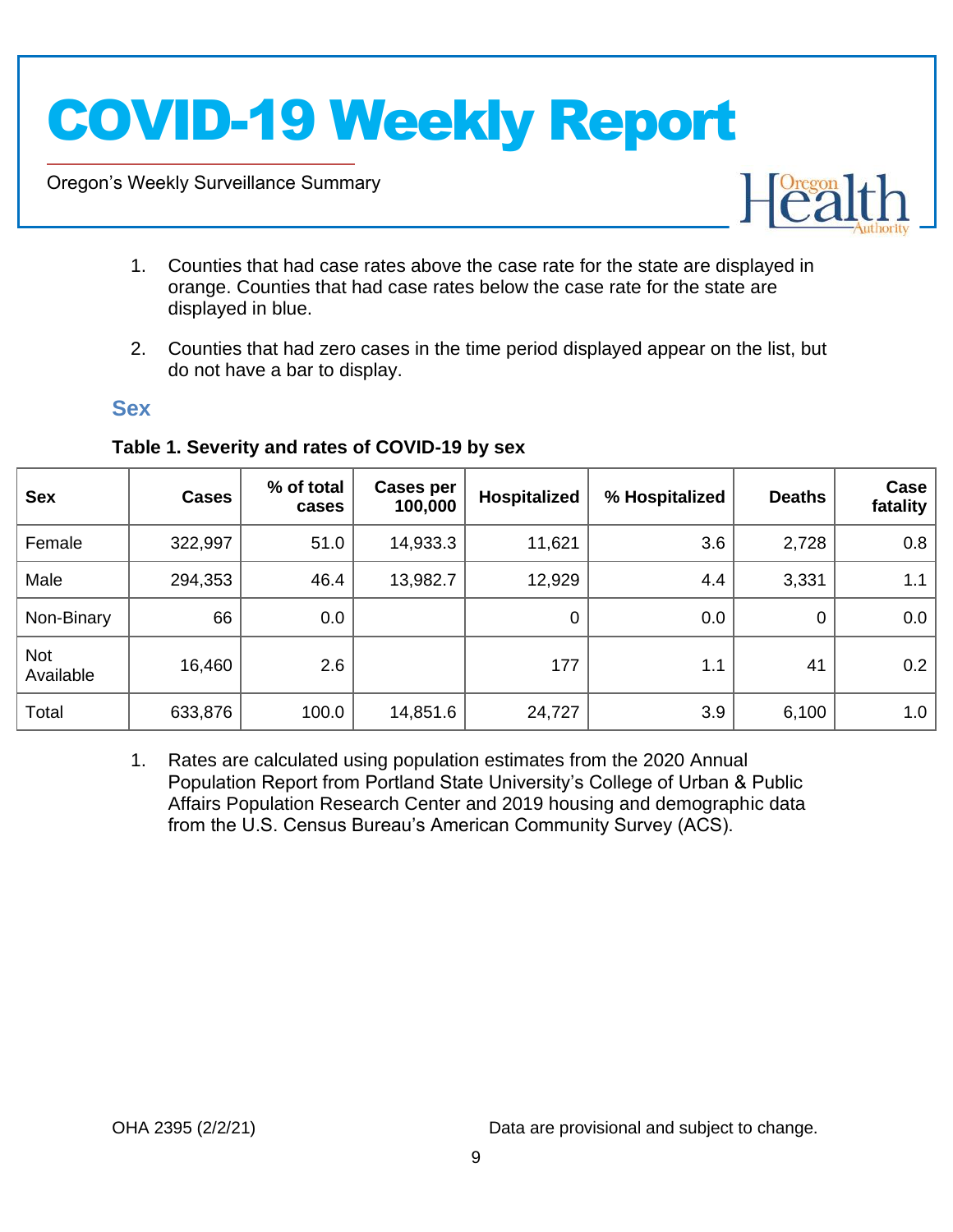Oregon's Weekly Surveillance Summary

Novel Coronavirus (COVID-19)



#### <span id="page-9-0"></span>**Figure 5. Recent COVID-19 cases by sex and week of onset**

OHA 2395 (2/2/21) Data are provisional and subject to change.

**Dregon**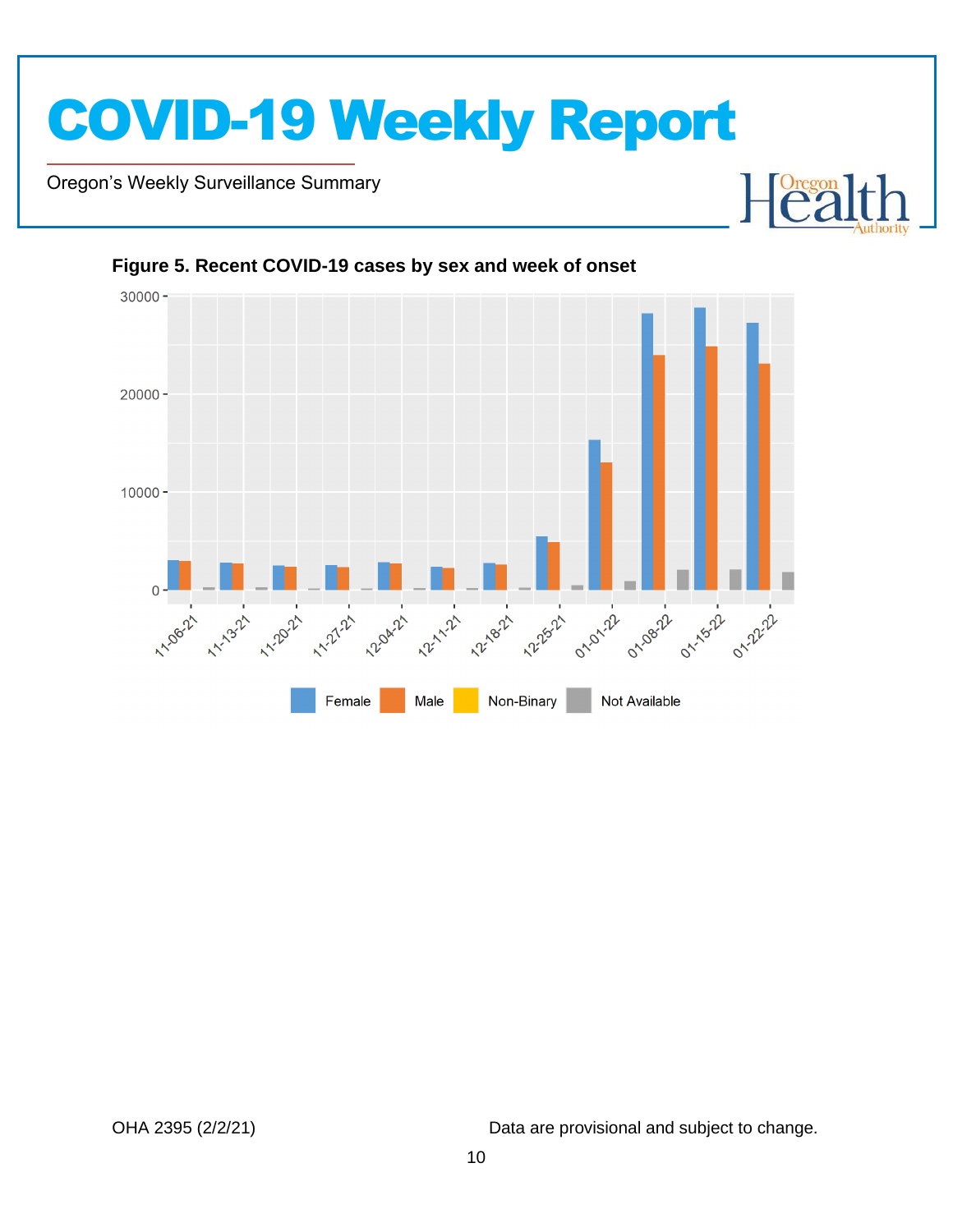Oregon's Weekly Surveillance Summary

Novel Coronavirus (COVID-19)



<span id="page-10-0"></span>

OHA 2395 (2/2/21) Data are provisional and subject to change.

 $\begin{bmatrix} \text{Oregon} \\ \text{C2} \end{bmatrix}$ 

┠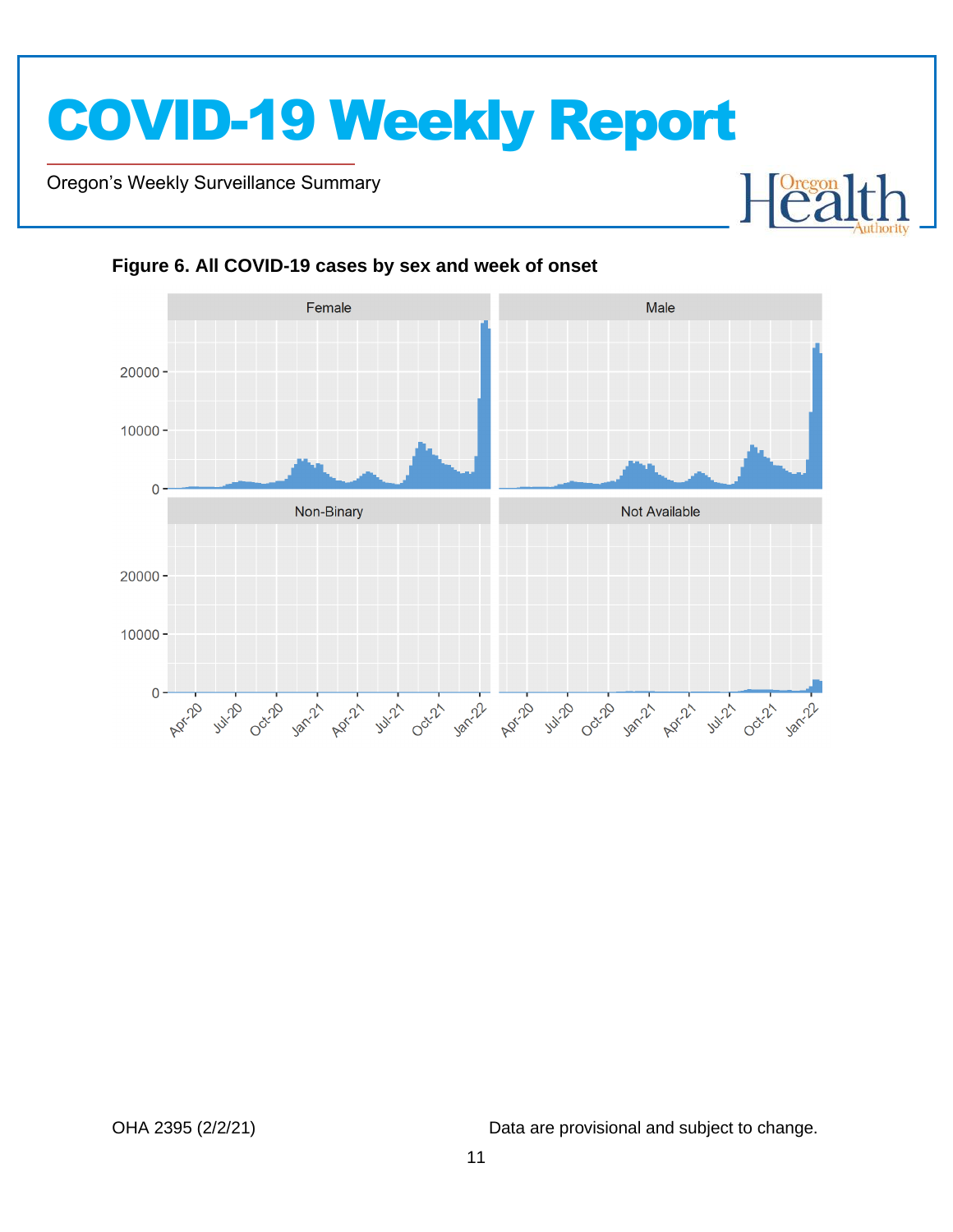Oregon's Weekly Surveillance Summary

Novel Coronavirus (COVID-19)

# Heal

### <span id="page-11-0"></span>**Age**

#### <span id="page-11-1"></span>**Table 2. Severity and rates of COVID-19 by age**

| Age<br>group     | <b>Cases</b> | % of total<br>cases | <b>Cases per</b><br>100,000 | <b>Hospitalized</b> | % Hospitalized | <b>Deaths</b>  | Case<br>fatality |
|------------------|--------------|---------------------|-----------------------------|---------------------|----------------|----------------|------------------|
| $0 - 9$          | 55,804       | 8.8                 | 11,901.1                    | 361                 | 0.6            | $\overline{2}$ | 0.0              |
| $10 - 19$        | 77,288       | 12.2                | 15,315.8                    | 434                 | 0.6            | 3              | 0.0              |
| 20-29            | 122,821      | 19.4                | 22,303.0                    | 1,470               | 1.2            | 31             | 0.0              |
| 30-39            | 112,146      | 17.7                | 18,919.0                    | 1,986               | 1.8            | 94             | 0.1              |
| 40-49            | 92,700       | 14.6                | 17,180.7                    | 2,621               | 2.8            | 250            | 0.3              |
| 50-59            | 74,132       | 11.7                | 13,887.0                    | 3,801               | 5.1            | 569            | 0.8              |
| 60-69            | 51,725       | 8.2                 | 9,444.1                     | 5,077               | 9.8            | 1,143          | 2.2              |
| 70-79            | 29,059       | 4.6                 | 8,258.8                     | 4,853               | 16.7           | 1,494          | 5.1              |
| $80+$            | 16,833       | 2.7                 | 9,449.6                     | 4,116               | 24.5           | 2,514          | 14.9             |
| Not<br>Available | 1,368        | 0.2                 |                             | 8                   | 0.6            | $\mathbf 0$    | 0.0              |
| Total            | 633,876      | 100.0               | 14,851.6                    | 24,727              | 3.9            | 6,100          | 1.0              |

1. Rates are calculated using population estimates from the 2020 Annual Population Report from Portland State University's College of Urban & Public Affairs Population Research Center and 2019 housing and demographic data from the U.S. Census Bureau's American Community Survey (ACS).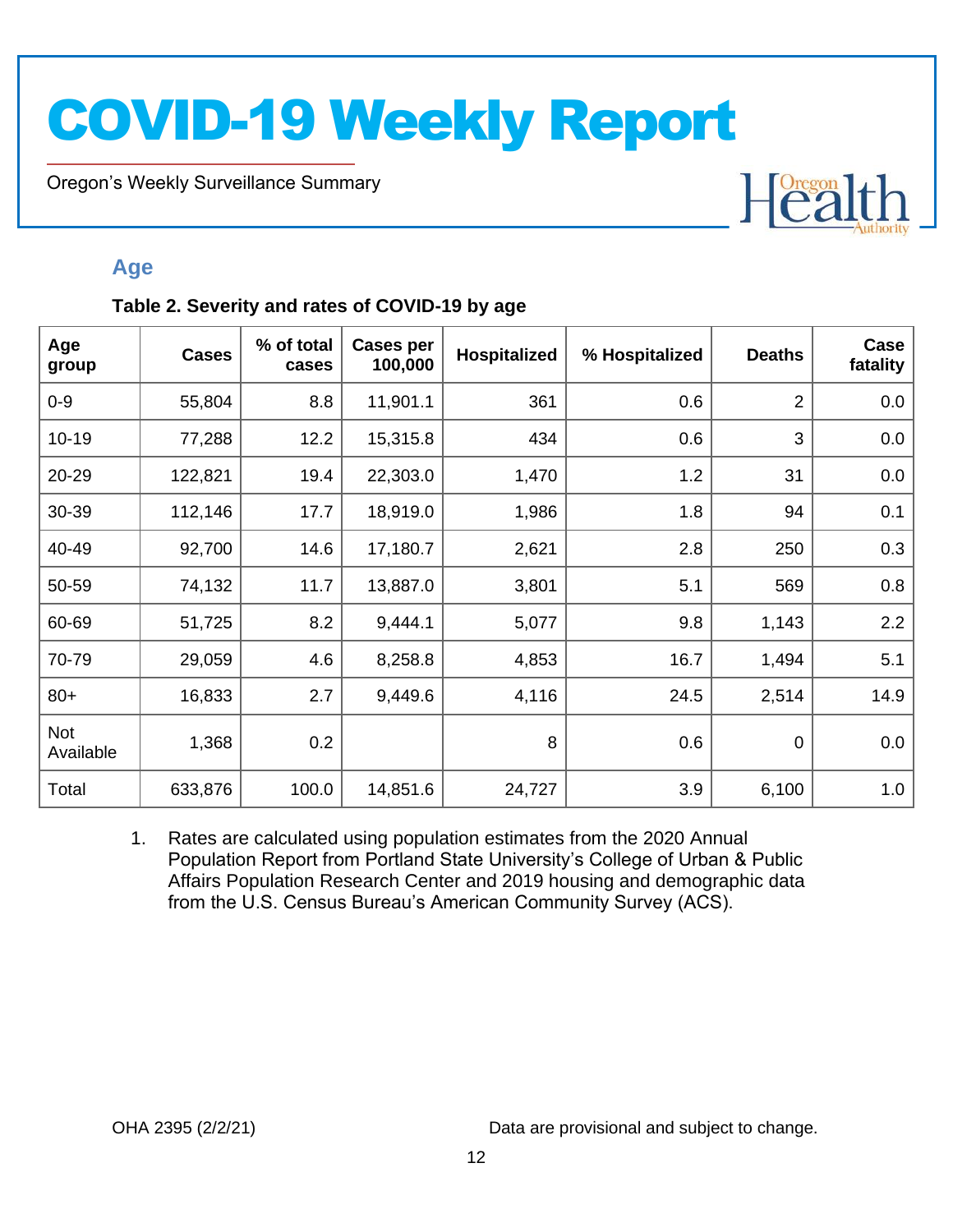

Oregon's Weekly Surveillance Summary

Novel Coronavirus (COVID-19)





<span id="page-12-0"></span>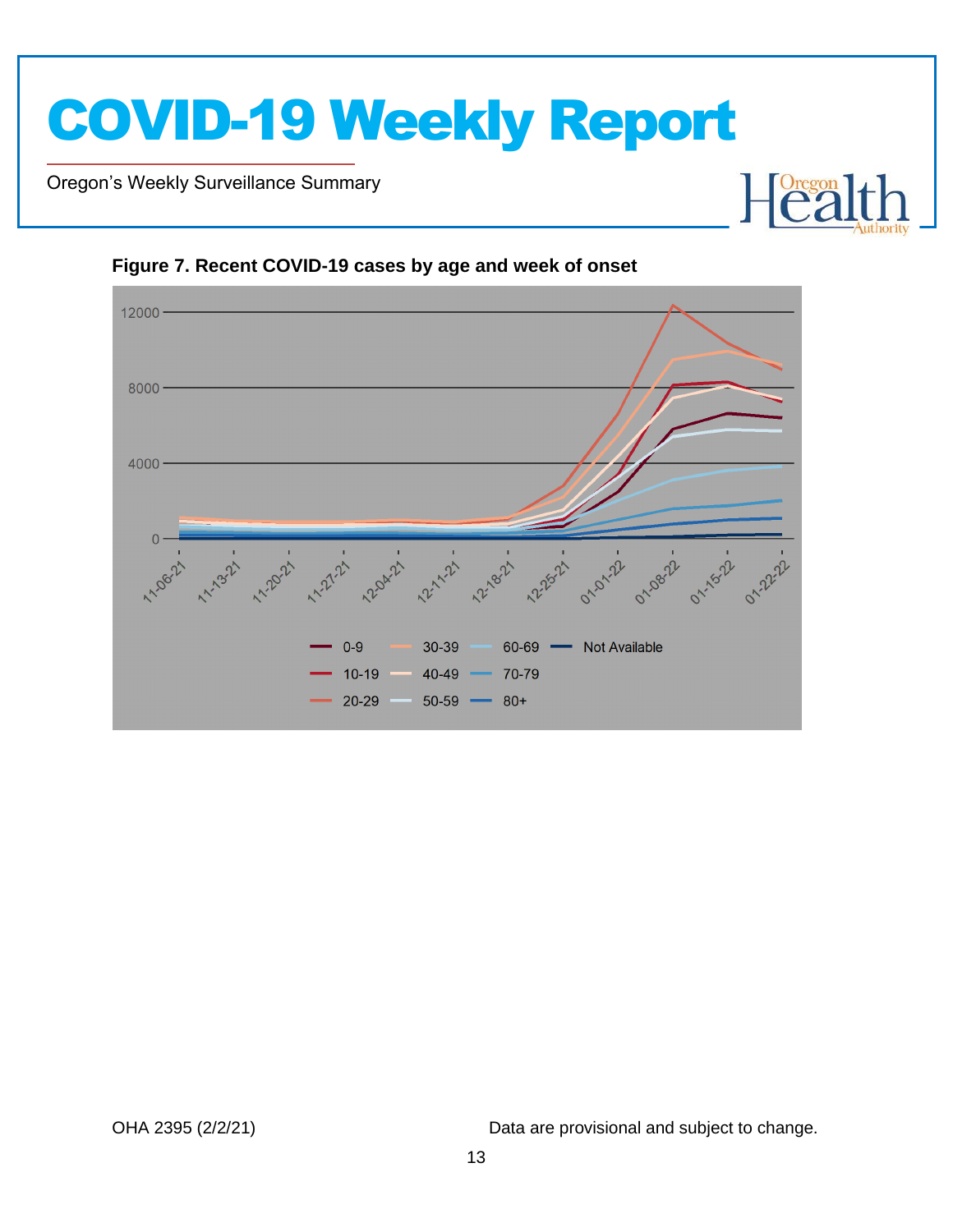Oregon's Weekly Surveillance Summary

Novel Coronavirus (COVID-19)



#### <span id="page-13-0"></span>**Figure 8. All COVID-19 cases (counts) by age and week of onset**

OHA 2395 (2/2/21) Data are provisional and subject to change.

Heal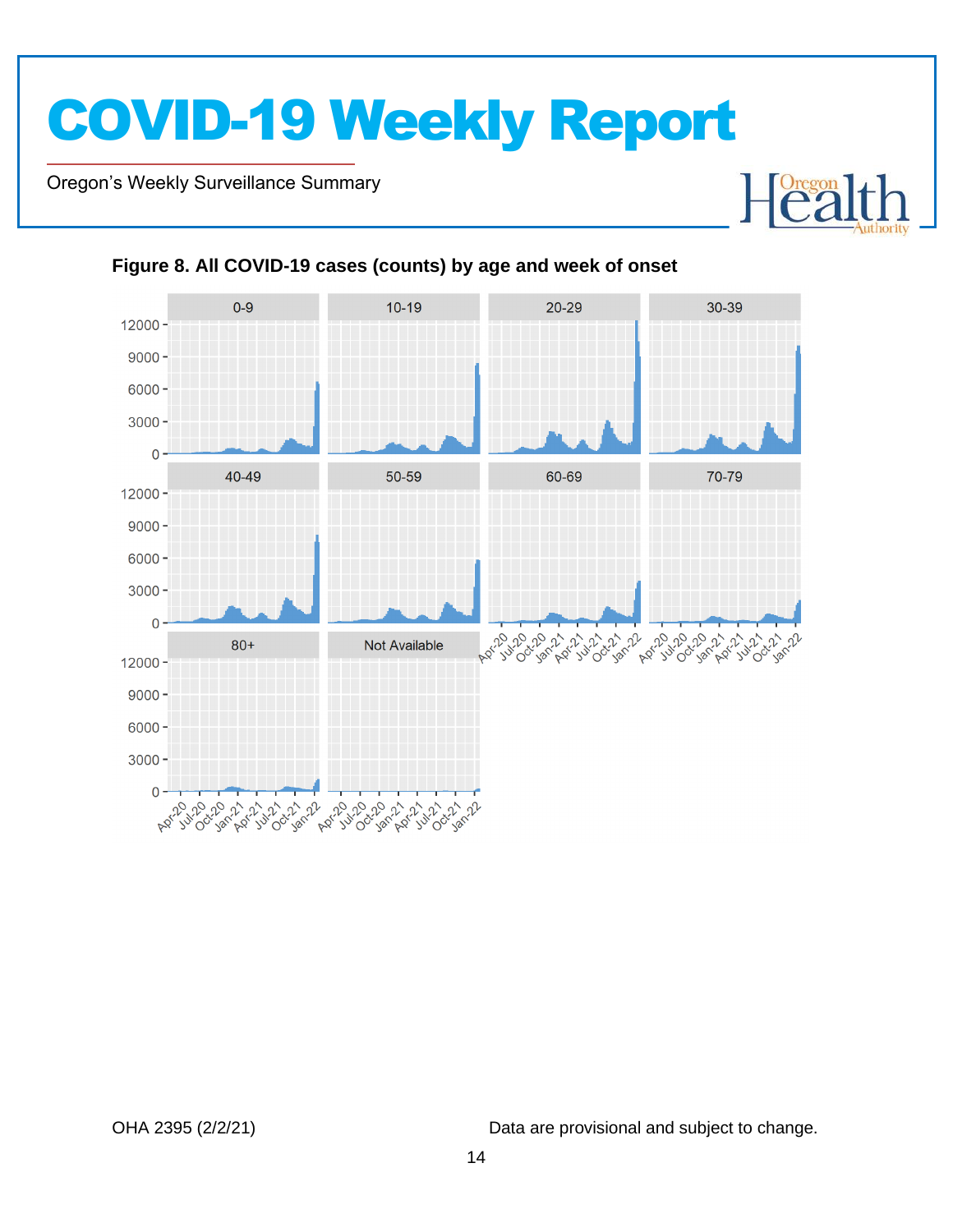Oregon's Weekly Surveillance Summary

Novel Coronavirus (COVID-19)



<span id="page-14-0"></span>

OHA 2395 (2/2/21) Data are provisional and subject to change.

Heal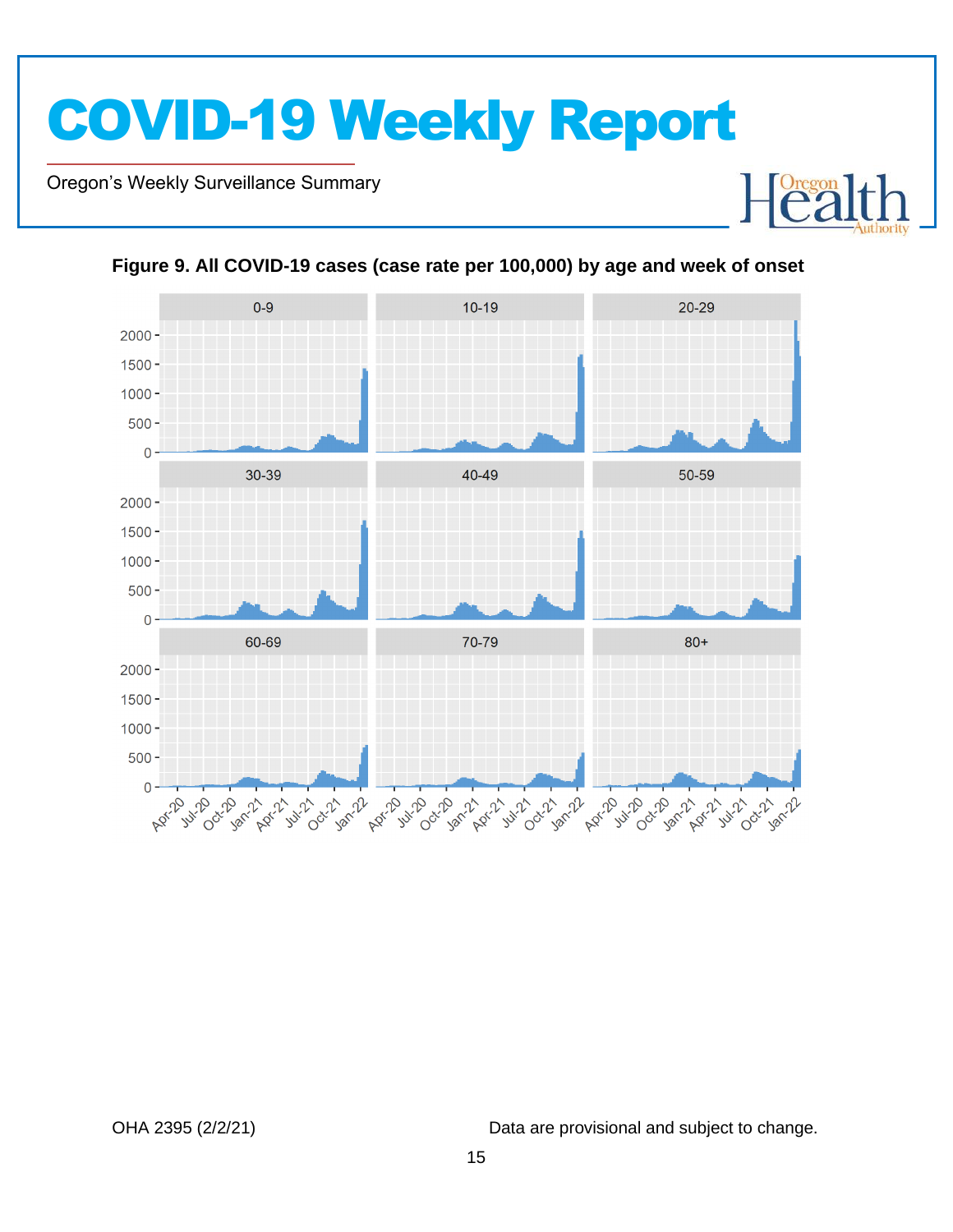Oregon's Weekly Surveillance Summary

# Heal

#### <span id="page-15-0"></span>**Race**

Novel Coronavirus (COVID-19)

#### <span id="page-15-1"></span>**Table 3. Severity and rates of COVID-19 by race**

| Race                                       | <b>Cases</b> | % of total<br>cases | <b>Cases per</b><br>100,000 | Hospitalized | % Hospitalized | <b>Deaths</b> | Case<br>fatality |
|--------------------------------------------|--------------|---------------------|-----------------------------|--------------|----------------|---------------|------------------|
| > 1 race                                   | 7,231        | 1.1                 | 3,527.5                     | 332          | 4.6            | 75            | 1.0              |
| American<br>Indian/Alaska<br><b>Native</b> | 9,569        | 1.5                 | 19,265.6                    | 499          | 5.2            | 103           | 1.1              |
| Asian                                      | 16,047       | 2.5                 | 8,598.5                     | 579          | 3.6            | 106           | 0.7              |
| <b>Black</b>                               | 14,488       | 2.3                 | 17,817.6                    | 802          | 5.5            | 106           | 0.7              |
| Not Available                              | 175,473      | 27.7                |                             | 3,097        | 1.8            | 1,171         | 0.7              |
| Other                                      | 80,581       | 12.7                |                             | 2,947        | 3.7            | 428           | 0.5              |
| Pacific Islander                           | 2,548        | 0.4                 | 14,829.9                    | 211          | 8.3            | 29            | 1.1              |
| White                                      | 327,939      | 51.7                | 9,115.9                     | 16,260       | 5.0            | 4,082         | 1.2              |
| Total                                      | 633,876      | 100.0               | 14,851.6                    | 24,727       | 3.9            | 6,100         | 1.0              |

- 1. During the case investigation, people are asked to self-report their race, ethnicity, tribal affiliation, country of origin, or ancestry.
- 2. Rates are calculated using population estimates from the 2020 Annual Population Report from Portland State University's College of Urban & Public Affairs Population Research Center and 2019 housing and demographic data from the U.S. Census Bureau's American Community Survey (ACS).
- 3. Persons for which race information was not available were not included in these estimates. The number of persons with race data unavailable can be found in Table 3.
- 4. 57,149 (70.9%) of the 80,581 persons who identify as "Other" race also selfidentify as Hispanic or Latino.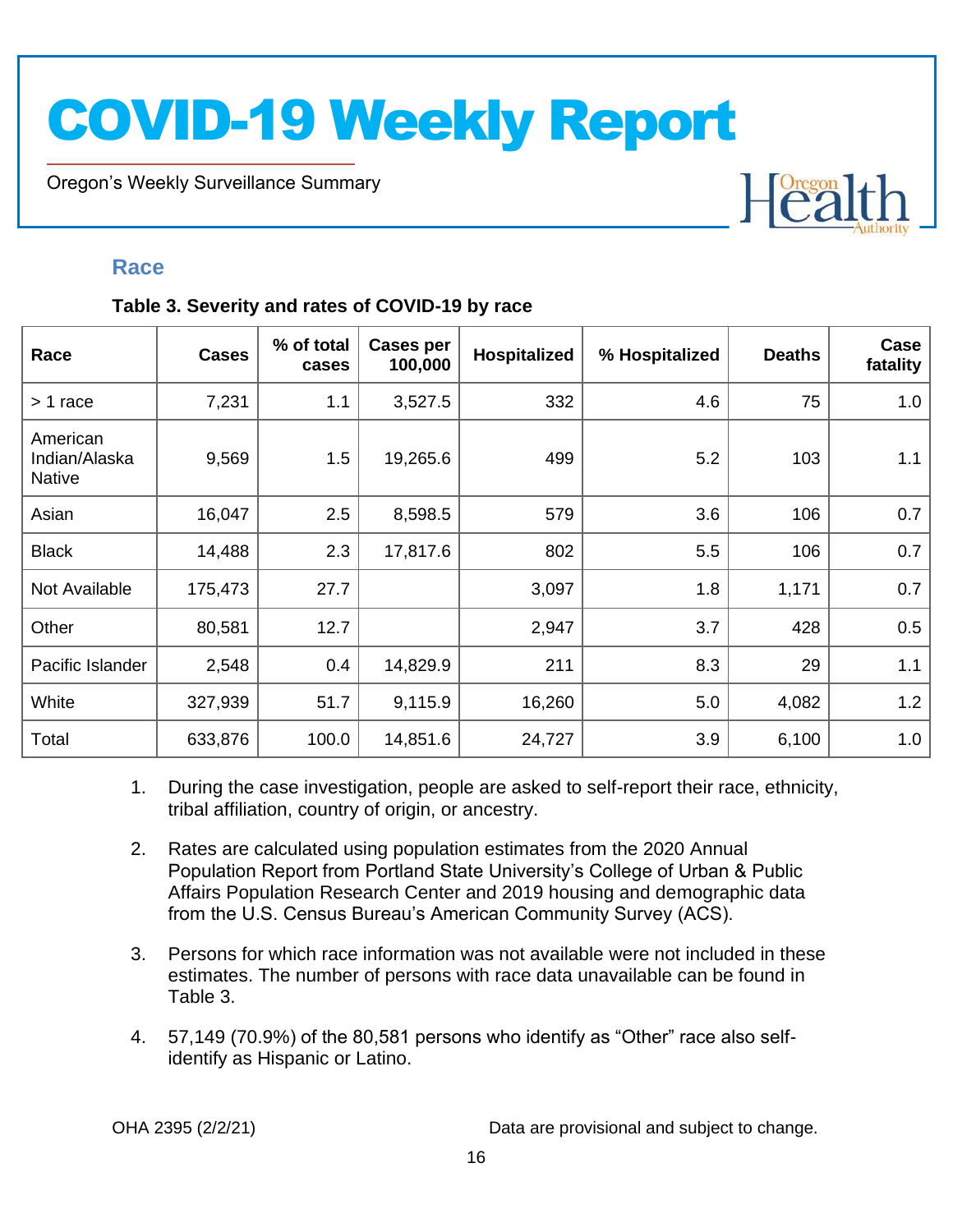Oregon's Weekly Surveillance Summary

Novel Coronavirus (COVID-19)



#### <span id="page-16-0"></span>**Figure 10. Recent COVID-19 cases by race and week of onset**

OHA 2395 (2/2/21) Data are provisional and subject to change.

Heal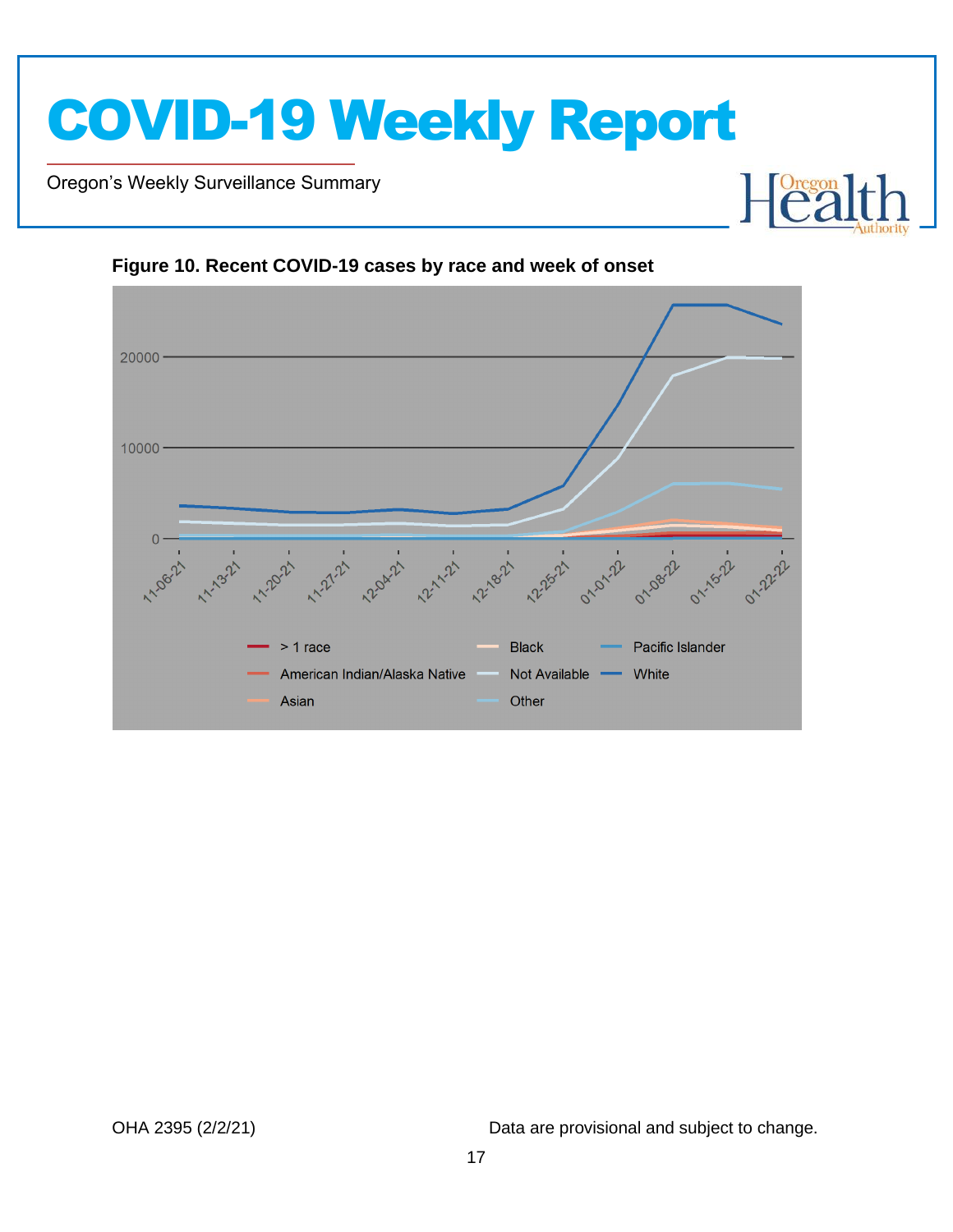Oregon's Weekly Surveillance Summary

Novel Coronavirus (COVID-19)



#### <span id="page-17-0"></span>**Figure 11. All COVID-19 cases (counts) by race and week of onset**

OHA 2395 (2/2/21) Data are provisional and subject to change.

Heal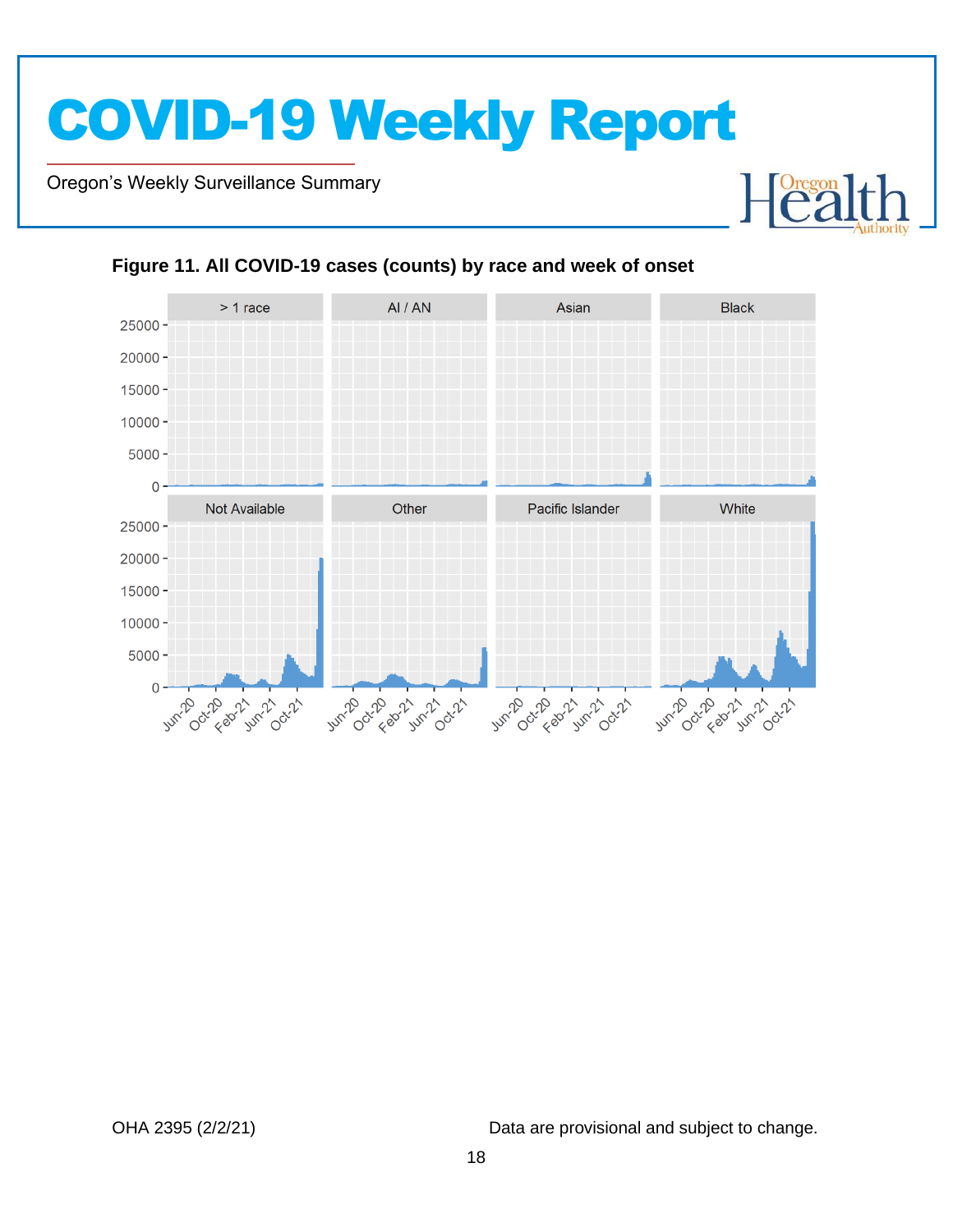Oregon's Weekly Surveillance Summary

Novel Coronavirus (COVID-19)





#### <span id="page-18-0"></span>**Figure 12. All COVID-19 cases (case rates per 100,000) by race and week of onset**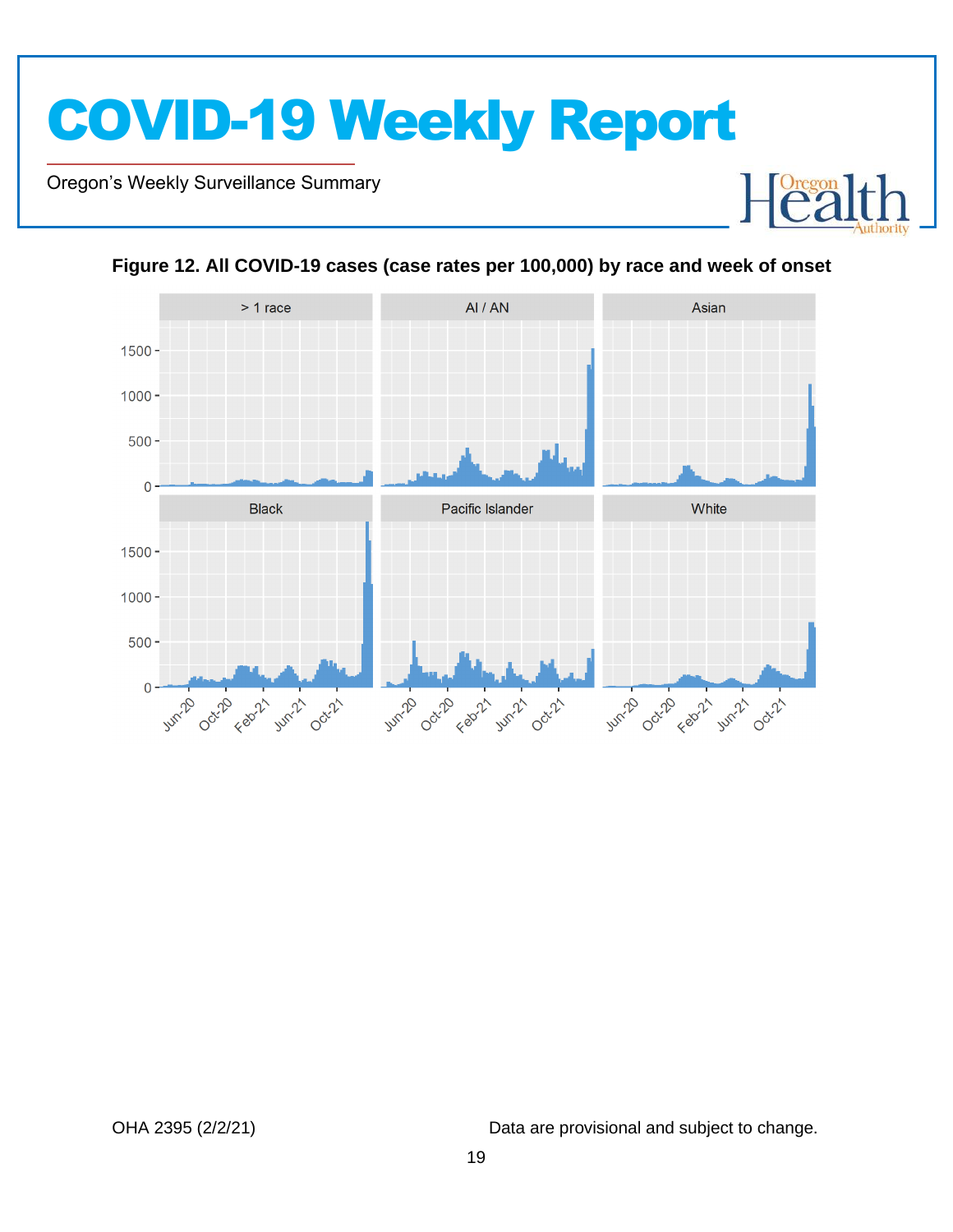Oregon's Weekly Surveillance Summary

# Heal

### <span id="page-19-0"></span>**Ethnicity**

Novel Coronavirus (COVID-19)

#### <span id="page-19-1"></span>**Table 4. Severity and rates of COVID-19 by ethnicity**

| <b>Ethnicity</b>       | <b>Cases</b> | % of total<br>cases | Cases per<br>100,000 | <b>Hospitalized</b> | % Hospitalized | <b>Deaths</b> | Case<br>fatality rate |
|------------------------|--------------|---------------------|----------------------|---------------------|----------------|---------------|-----------------------|
| Hispanic               | 90,023       | 14.2                | 16,224.8             | 3,020               | 3.4            | 372           | 0.4                   |
| <b>Not</b><br>Hispanic | 314,202      | 49.6                | 8,461.7              | 15,542              | 4.9            | 3,668         | 1.2                   |
| Unknown                | 229,651      | 36.2                |                      | 6,165               | 2.7            | 2,060         | 0.9                   |
| Total                  | 633,876      | 100.0               | 14,851.6             | 24,727              | 3.9            | 6,100         | 1.0                   |

1. Rates are calculated using population estimates from the 2020 Annual Population Report from Portland State University's College of Urban & Public Affairs Population Research Center and 2019 housing and demographic data from the U.S. Census Bureau's American Community Survey (ACS).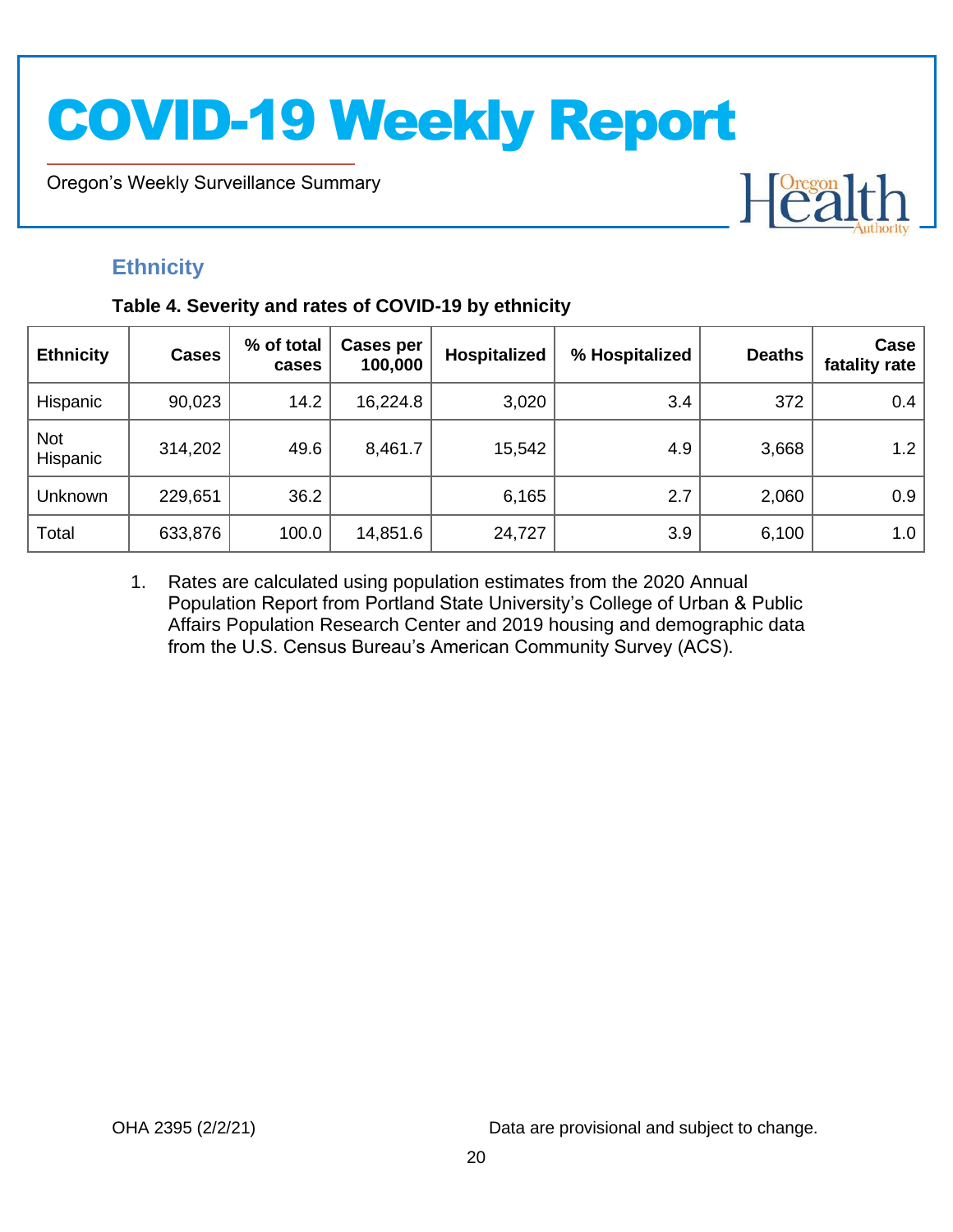

Oregon's Weekly Surveillance Summary

Novel Coronavirus (COVID-19)





<span id="page-20-0"></span>**Figure 13. Recent COVID-19 cases by ethnicity and week of onset**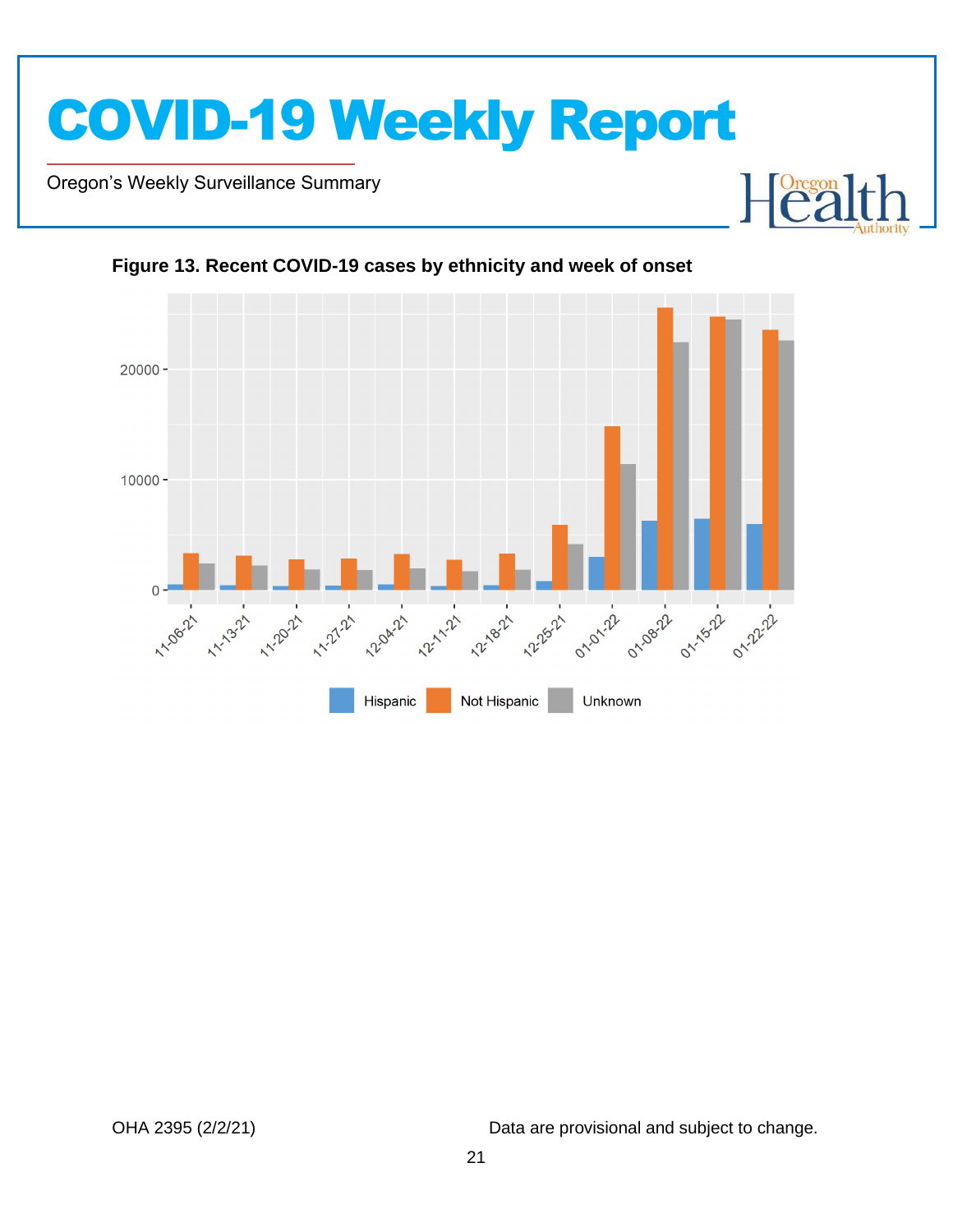Oregon's Weekly Surveillance Summary

Novel Coronavirus (COVID-19)



#### <span id="page-21-0"></span>**Figure 14. All COVID-19 cases (counts) by ethnicity and week of onset**

OHA 2395 (2/2/21) Data are provisional and subject to change.

Foregon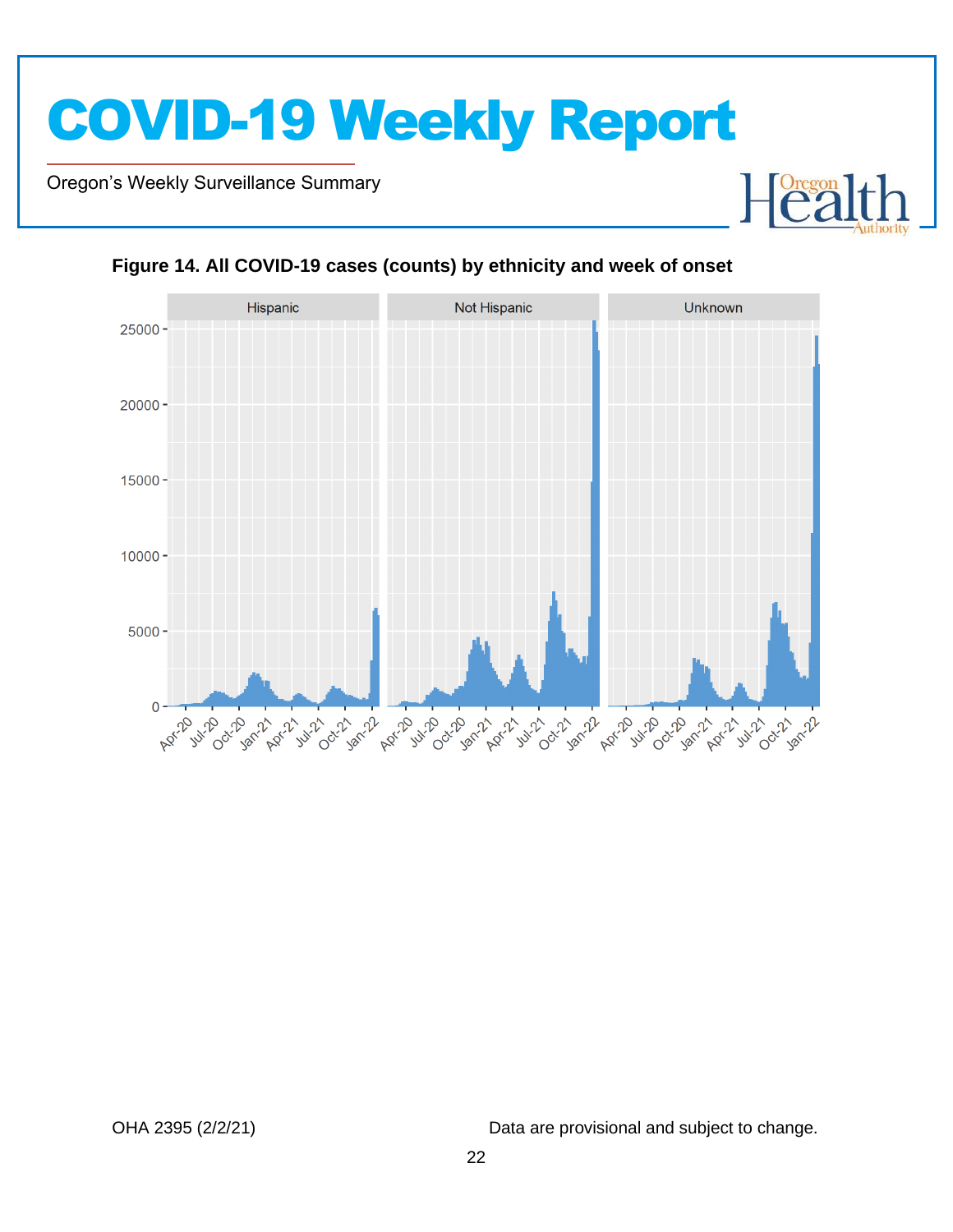

Oregon's Weekly Surveillance Summary

Novel Coronavirus (COVID-19)



#### <span id="page-22-0"></span>**Figure 15. All COVID-19 cases (case rates per 100,000) by ethnicity and week of onset**

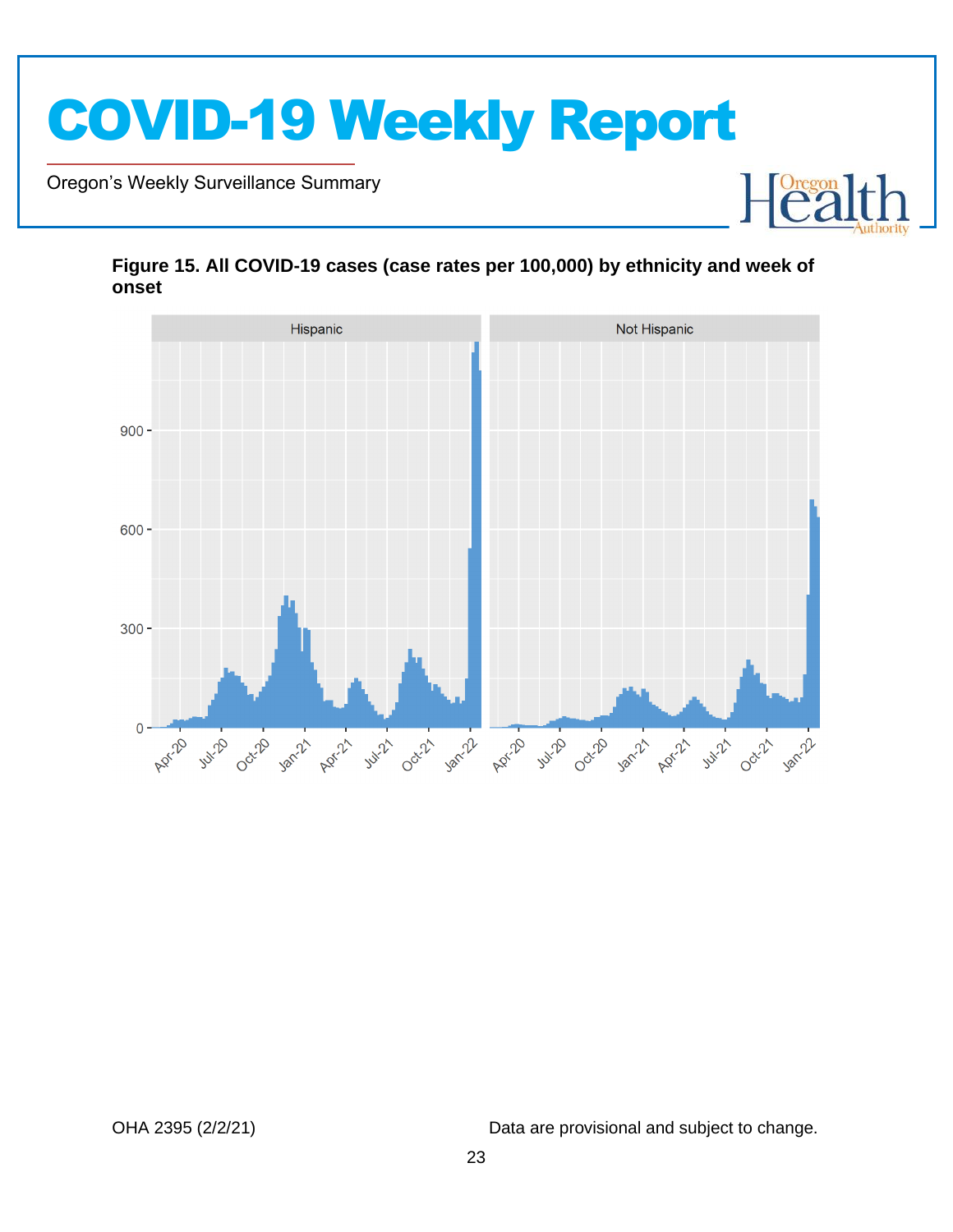Oregon's Weekly Surveillance Summary



### <span id="page-23-0"></span>**Age-adjustment**

Novel Coronavirus (COVID-19)

Tables 5 and 6 show the ratio of age-adjusted rates of COVID-19 for cases, hospitalizations, and deaths by race and ethnicity. Each table compares the rates of cases, hospitalizations, and deaths between each group and a reference group and accounts for differences in population distributions in each group.

#### <span id="page-23-1"></span>**Table 5. Ratio of age-adjusted rates for cases, hospitalizations, and deaths by race**

| Race                                       | <b>Cases</b> | <b>Hospitalizations</b> | <b>Deaths</b> |
|--------------------------------------------|--------------|-------------------------|---------------|
| $> 1$ race                                 | 0.4          | 0.7                     | 1.0           |
| American<br>Indian/Alaska<br><b>Native</b> | 2.1          | 2.7                     | 2.8           |
| Asian                                      | 0.9          | 0.9                     | 0.8           |
| <b>Black</b>                               | 1.8          | 3.0                     | 2.2           |
| Pacific Islander                           | 1.6          | 4.7                     | 4.6           |
| White                                      | 1.0          | 1.0                     | 1.0           |

Age-adjusted rate ratios of cases, hospitalizations, and deaths, compared to white persons.

- 1. During the case investigation, people are asked to self-report their race, ethnicity, tribal affiliation, country of origin, or ancestry.
- 2. U.S. Census Bureau; American Community Survey, 2019 American Community Survey 5-Year Estimates.
- 3. Persons for which race information was not available were not included in these estimates. The number of persons with race data unavailable can be found in Table 3.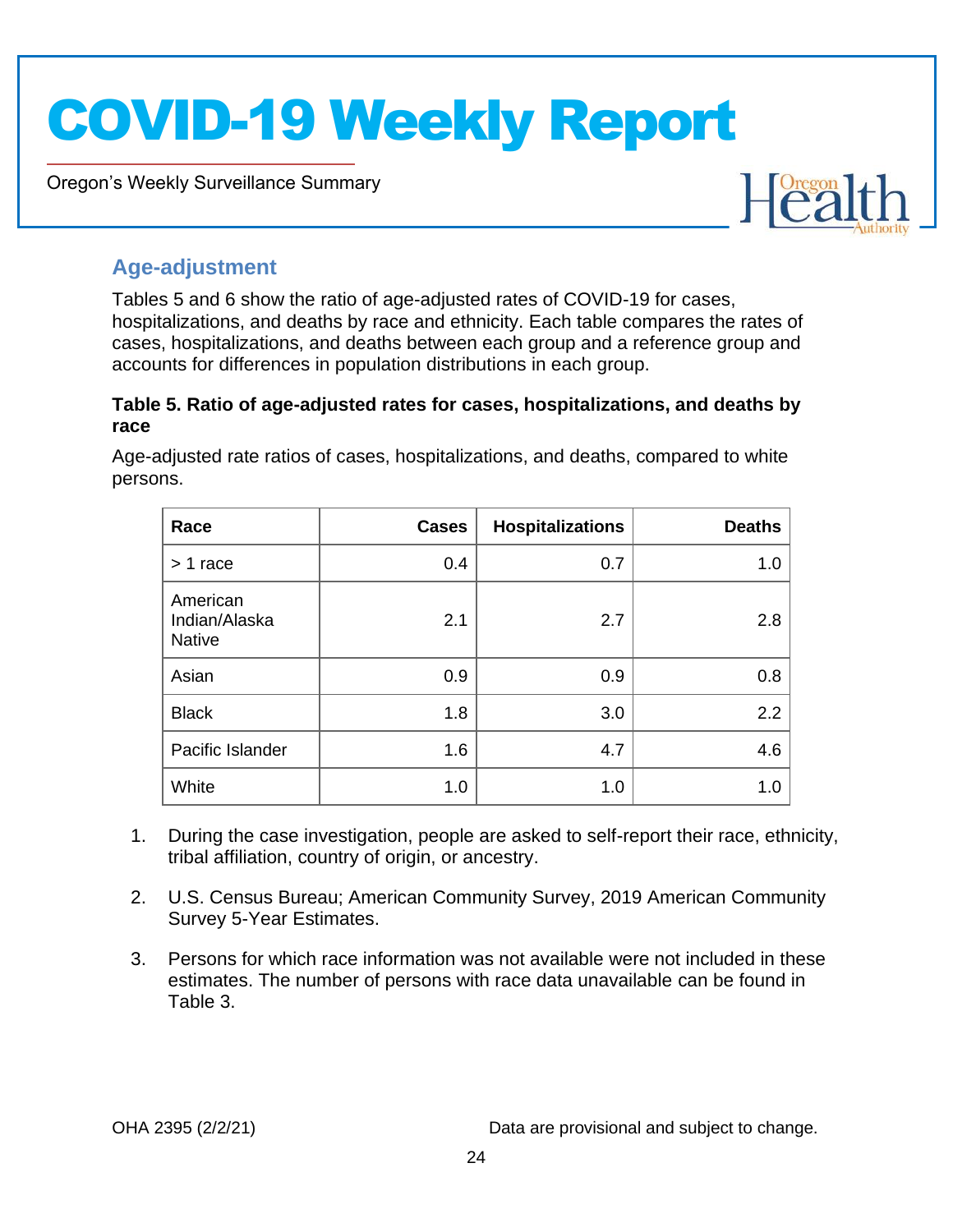Oregon's Weekly Surveillance Summary

Novel Coronavirus (COVID-19)

#### <span id="page-24-0"></span>**Table 6. Ratio of age-adjusted rates for cases, hospitalizations, and deaths by ethnicity**

Age-adjusted rate ratios of cases, hospitalizations, and deaths, compared to non-Hispanic.

| <b>Ethnicity</b> | <b>Cases</b> | <b>Hospitalizations</b> | <b>Deaths</b> |
|------------------|--------------|-------------------------|---------------|
| Hispanic         | 17           | 2.3                     |               |
| Non-Hispanic     |              |                         |               |

- 1. During the case investigation, people are asked to self-report their race, ethnicity, tribal affiliation, country of origin, or ancestry.
- 2. U.S. Census Bureau; American Community Survey, 2019 American Community Survey 5-Year Estimates.
- 3. Persons for which ethnicity information was not available were not included in these estimates. The number of persons with ethnicity data unavailable can be found in Table 4.

### <span id="page-24-1"></span>**People with Intellectual and Developmental Disabilities**

As of January 9, 2022 OHA is aware of 2,397 people with intellectual or developmental disabilities who have had COVID-19 to date. This includes individuals who live in congregate settings and in family or individual homes. To date, there are 49 deaths among people with intellectual or developmental disabilities. This number is from conducting a match between the ODHS Office of Developmental Disabilities Services client list and the Oregon COVID-19 case database. OHA will update this number on a quarterly basis.

Additional information about the ODDS program and COVID-19 can be found here: [https://www.oregon.gov/dhs/SENIORS-](https://www.oregon.gov/dhs/SENIORS-DISABILITIES/DD/ODDS%20Resource%20Library/ODDS-Residential-COVID-19-Report.pdf)[DISABILITIES/DD/ODDS%20Resource%20Library/ODDS-Residential-COVID-19-](https://www.oregon.gov/dhs/SENIORS-DISABILITIES/DD/ODDS%20Resource%20Library/ODDS-Residential-COVID-19-Report.pdf) [Report.pdf.](https://www.oregon.gov/dhs/SENIORS-DISABILITIES/DD/ODDS%20Resource%20Library/ODDS-Residential-COVID-19-Report.pdf)